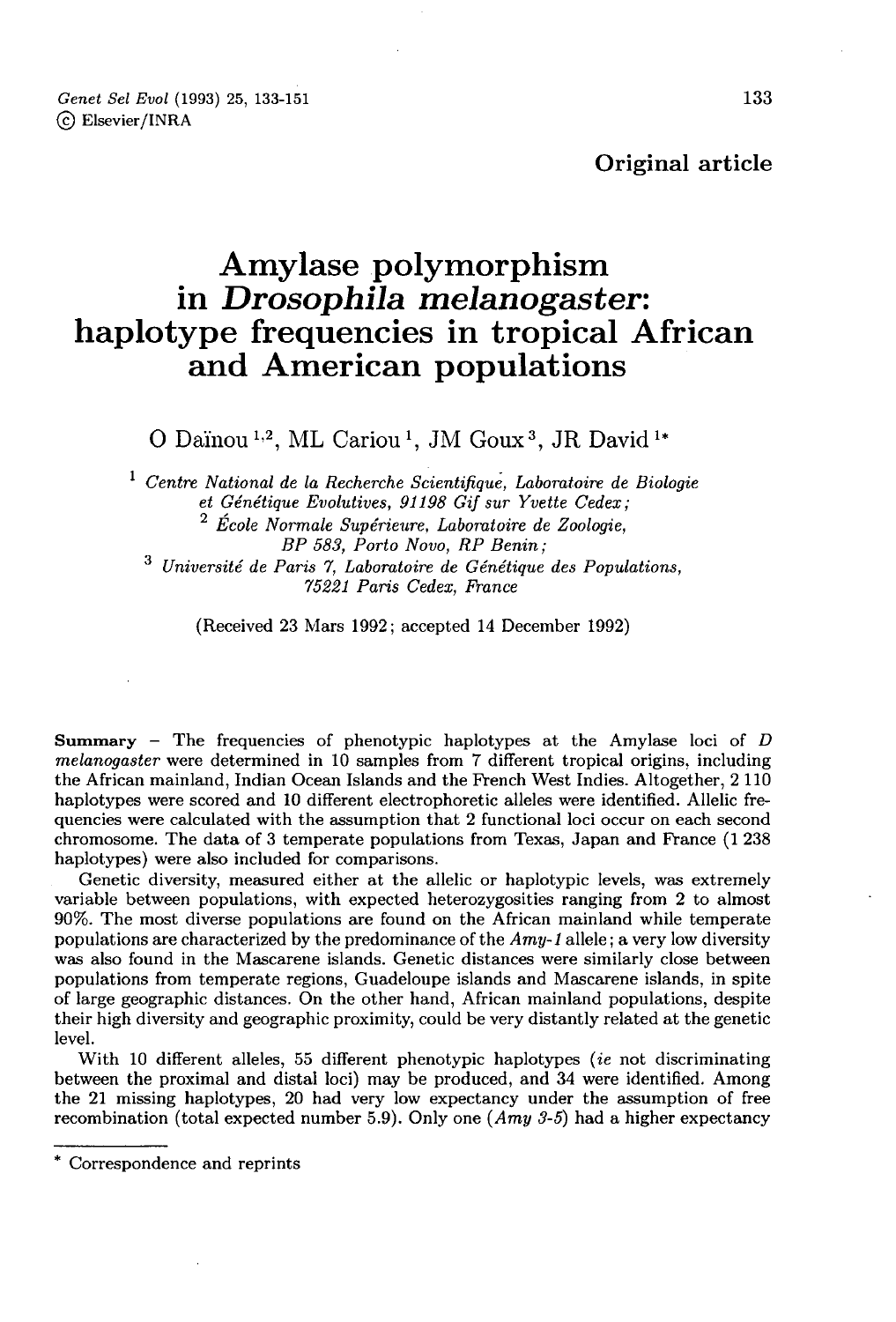(8.9). Therefore, most of the possible haplotypes have been produced during the course of evolution in spite of the tight linkage between the 2 loci, and 3 possible mechanisms are discussed. All these observations seem better explained by stochastic processes than by selective pressures. Ancestral populations on the African mainland have accumulated a large number of alleles and haplotypes, but their genetic differentiation suggests restricted gene flows. In other parts of the world, the low diversity could be explained by demographic bottlenecks related to recent colonizations.

amylase / polymorphism / tropical populations / Drosophila melanogaster

Résumé - Le polymorphisme de l'amylase chez Drosophila melanogaster : fréquences des haplotypes dans les populations tropicales d'Afrique et d'Amérique. Les fréquences phénotypiques des haplotypes au locus Amylase ont été déterminées dans 10 populations tropicales de D melanogaster provenant d'Afrique de l'Ouest, des îles de l'océan Indien et des Antilles françaises. Au total, 2110 haplotypes ont été analysés et 10 électromorphes identifiés. Les fréquences alléliques ont été calculées sous l'hypothèse que 2 locus fonctionnels existent sur chaque chromosome 2. Les résultats obtenus pour 3 populations de régions tempérées, Texas, Japon et France (1 238 haplotypes phénotypiques) ont été inclus pour des comparaisons.

La diversité génétique, estimée au niveau des allèles ou des haplotypes est très variable entre les populations, avec des hétérozygoties allant de 2 à 90%. Les populations les plus variables sont africaines, les populations des régions tempérées étant caractérisées par une très forte prédominance de l'allèle Amy 1. Les distances génétiques sont très faibles entre<br>les populations des régions tempérées, de Guadeloupe et des îles Mascareignes, malgré les populations des régions tempérées, de Guadeloupe et des îles Mascareignes, malgré une distance géographique importante. A l'inverse, les populations africaines apparaissent génétiquement plus différenciées, malgré leur plus grande proximité géographique.

Pour 10 allèles identifiés, 55 haplotypes phénotypiques différents sont théoriquement possibles si l'on ne tient pas compte de la position proximale ou distale des locus. Trentequatre ont été identifiés. Parmi les 21 haplotypes manquants, 20 ont une faible probabilité d'existence sous l'hypothèse d'une recombination libre (nombre total attendu: 5,9). L'un  $d'entre$  eux seulement, Amy 3-5, avait une probabilité plus élevée  $(8,9)$ . Il ressort que la plupart des haplotypes possibles ont été produits au cours de l'évolution, malgré une liaison étroite entre les 2 locus. Trois mécanismes sont évoqués pour expliquer cette situation. L'ensemble des observations paraît relever davantage de processus stochastiques que de phénomènes sélectifs. Les populations « ancestrales» du continent africain ont accumulé un grand nombre d'allèles et d'haplotypes, mais leur différenciation suggère que les fiux géniques entre elles sont limités. Dans le reste du monde, la faible diversité aux locus de l'amylase pourrait s'expliquer par des effets fondateurs liés à des colonisations récentes.

amylase / polymorphisme / populations tropicales / Drosophila melanogaster

## INTRODUCTION

In spite of its domestic and cosmopolitan status, *Drosophila melanogaster* now appears to be a species geographically highly differentiated; numerous genetic traits help to distinguish its allopatric populations (for reviews see Lemeunier *et al.*) 1986 and David and Capy, 1988). Many studies have considered the electrophoretic polymorphism of enzymes and other proteins. In the most recent study (Singh and Rhomberg, 1987) 61 polymorphic loci were considered in a worldwide sample of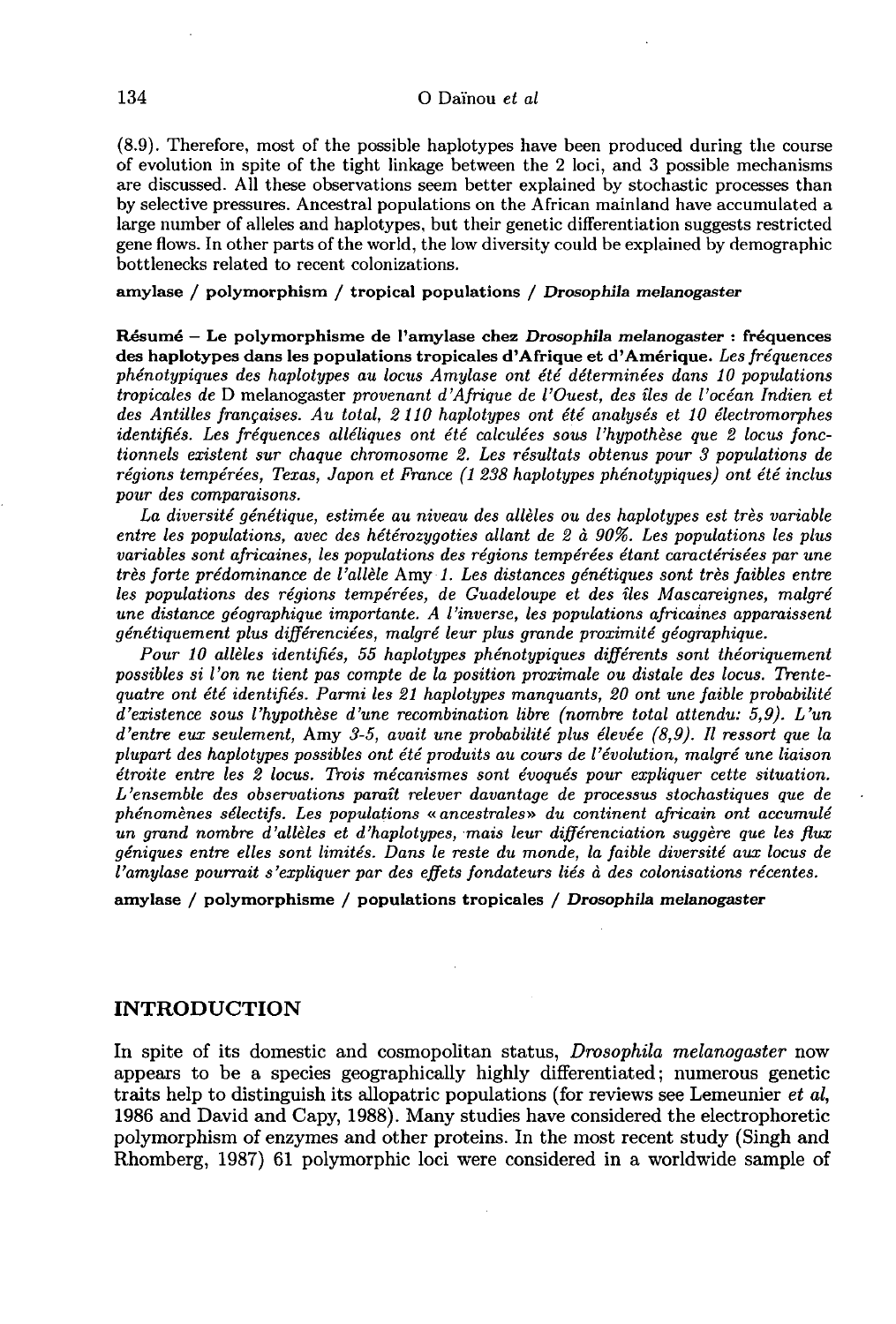natural populations and the between population variation was estimated with the fixation index,  $F_{ST}$  (Wright, 1951). Values ranged from 0.025-0.585 with an average of 0.091  $\pm$  0.130, an indication of a large overall amount of local differentiation. This variability may be accounted for by climatic adaptations, since many loci exhibit latitudinal trends, by genetic drift related to the colonization history of the species (Lemeunier et al, 1986; David and Capy, 1988) and also by a possible restricted dispersal capacity (Aquadro *et al*, 1988).

Amylase polymorphism was generally not considered in such studies, since the structural duplication of the locus (Bahn, 1967) prevents an easy estimate of allelic frequencies. It is, however, known that amylase loci exhibit high levels of polymorphism and large interpopulational variations (Hickey, 1979; Singh et al. 1982; Daïnou et al. 1987). Recent investigations at a molecular level have shown that the 2 structural loci are expressed as an inverted duplication and are separated by only some 5 kb (Levy et al, 1985; Boer and Hickey, 1986; Doane et al, 1987): such a structure should result in a very low recombination rate between the 2 loci. Also the amylase duplication is likely to exist in all individuals (Gemmill et al, 1986; Langley et al, 1988) and it is probable that the 2 copies on each chromosome are functional (Hawley et al, 1990).

Estimating the allelic frequencies at a duplicated locus raises problems similar to those encountered in studying autotetraploid species. For example, if only 2 isoamylases are expressed in a fly (producing a  $1-2$  phenotype), the number of copies of allele 1 may range from  $1-3$ . In favorable cases, variations in staining intensity of the electrophoretic bands make it possible to infer the number of copies of each allele. In the case of amylase in  $D$  melanogaster, variations in band intensity were observed, but it was not possible to relate them clearly to the number of copies. Similar observations were also made in previous studies (Hickey, 1979 ; Singh et al, 1982) and were related to complex regulation of the structural loci (Hoorn and Scharloo, 1978; Hickey, 1981; Yamazaki and Matsuo, 1983; Klarenberg, 1986; Matsuo and Yamazaki, 1986; Doane et al, 1987).

Using an amylase-null strain, the phenotypic haplotypes found in natural populations, ie the gametic associations of electrophoretic alleles were studied. Single wild males were crossed to  $Amy<sup>null</sup>$  females and thus isoamylases expressed by the  $F_1$  progeny are those of each male chromosome (see *Methods*). For this we chose tropical populations, and especially African ones, because of their higher level of electrophoretic diversity. From these results allelic frequencies could be determined, and the genetic polymorphism could be studied in the usual way under the assumption of a general duplication. Moreover, each chromosome association may be considered as a fairly stable genetic structure also suitable for measuring the intrapopulational polymorphism and the level of heterozygosity. Finally, the diversity of haplotypes provided some insight into the recombination processes occurring in natural populations, even if, in this kind of study, it was not possible to identify the alleles carried by the proximal and the distal loci.

# MATERIALS AND METHODS

The populations studied had 7 different origins, 6 in the Afrotropical region, mainland and Indian Ocean islands, and one in Tropical America (Petit Bourg;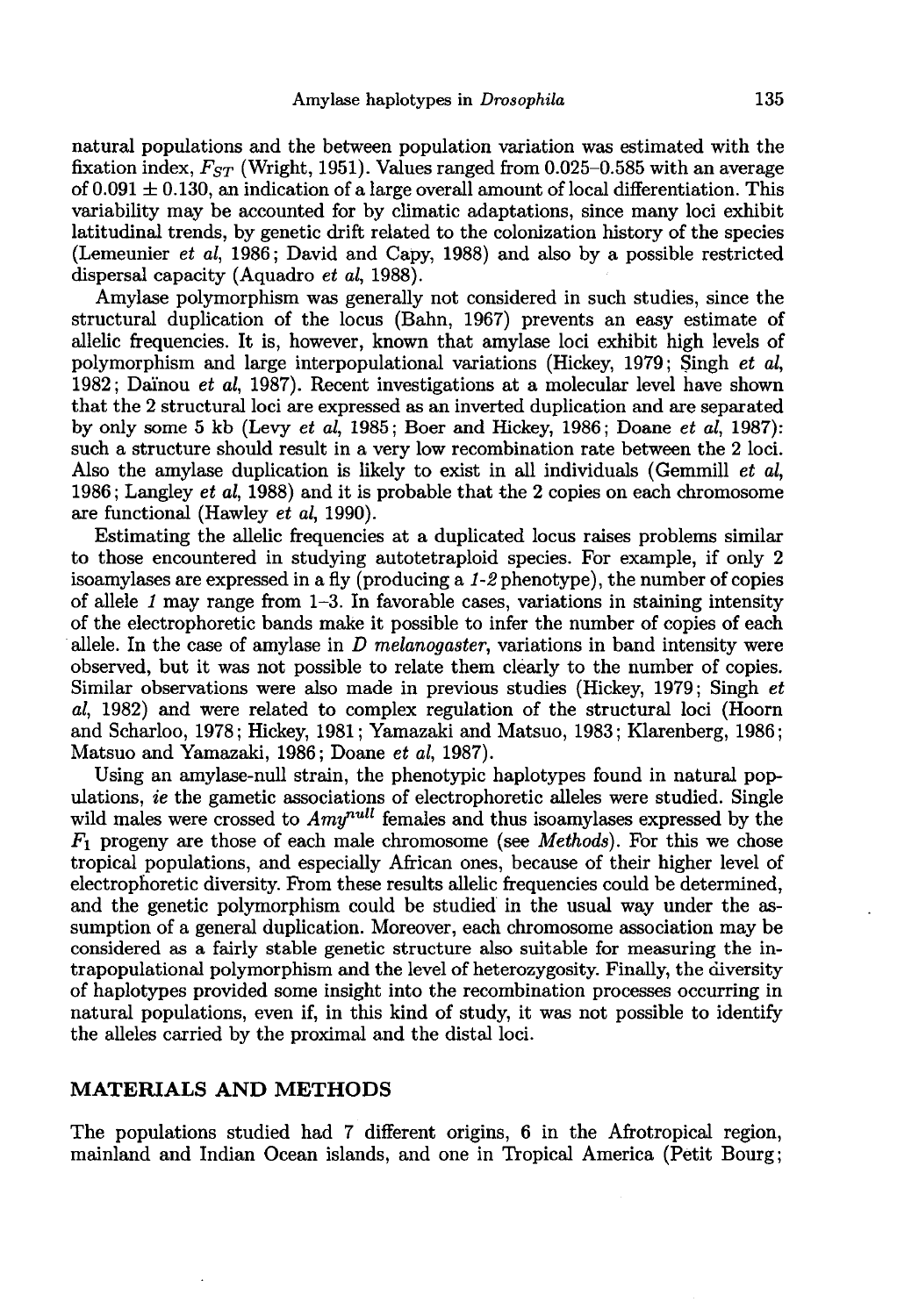Guadeloupe island, West Indies). Africain mainland populations originated from the Congo: Brazzaville and Dimonika,  $\approx 400$  km east of Brazzaville, in the Mayombe coastal mountains, and from Benin: Cotonou. Three island populations were also sampled, from Réunion (Cilaos), Mauritius (Port Louis) and Seychelles (Victoria on Mahé Island).

In 2 cases, repeated collections were made in the same locality and will be considered here as independent samples, so as to check the genetic stability of local populations: 3 samples came from Brazzaville and 2 from Guadeloupe island.

For some comparisons, haplotype frequencies in 3 temperate populations were also considered. They are Brownsville (Texas) and Katsunuma (Japan) from Langley et al (1974) and Villeurbanne (France) (unpublished data).

Wild living flies were collected with banana traps and put in sugar-agar vials. On arrival at the lab, males were individually crossed to virgin females of an  $Amy^{null}$  strain (Haj-Ahmad and Hickey, 1982). After larval progeny were seen in the vials, each male was electrophoresed and its phenotype identified. Cultures in which the male expressed a single amylase band were discarded, since it was assumed that its 2 chromosomes were identical, each carrying 2 loci with identical alleles (homohaplotype). In other cases the offspring were analyzed to identify the haplotypes: as each progeny fly was heterozygous for a normal and an  $Amy<sup>null</sup>$ chromosome, all the phenotypically expressed alleles were carried by the paternal chromosome. For each vial, several progeny flies were studied, until all the alleles found in the paternal phenotype were recovered. As expected, all progeny flies expressed only 1 or 2 different isoamylases allowing an unambiguous identification of all natural haplotypes. The above procedure, giving direct genetic information on the wild living males, could be followed in all but 1 case: the Mauritius island population. In that case, amylase haplotypes were investigated by taking a single male from each original isofemale line after a few generations in the lab.

The electrophoretic polymorphism was assayed by vertical polyacrylamide gel electrophoresis, with a 0.1 M Tris-borate buffer, pH 8.9. After electrophoresis, gels were incubated in a solution of soluble starch, then stained with potassium iodine (Dainou et al, 1987).

On each gel, a mixture, of 6 reference alleles,  $Amy \, 1$  to 6, was run as a routine to allow an exact identification of the natural alleles. Alleles are named according to the nomenclature of Dainou et al (1987): well known alleles are designated by whole numbers ( $ea$  1, 2, 3, increasing numbers correspond to decreasing mobility), while intermediate isoamylases are designated by fractions (eq 3.4, 3.7). To date, 13 different alleles have been found in D melanogaster but only 10 of them are involved in the present study.

### RESULTS

The nature and observed frequencies of haplotypes found in 10 different samples, from 7 localities, are given in table I. Assuming the generality of the duplication, as it has been demonstrated for laboratory stocks and natural populations (Levy et al, 1985; Gemmill et al, 1986; Langley et al, 1988), allelic frequencies were calculated and are given in table II. On this basis homohaplotypes are supposed to carry 2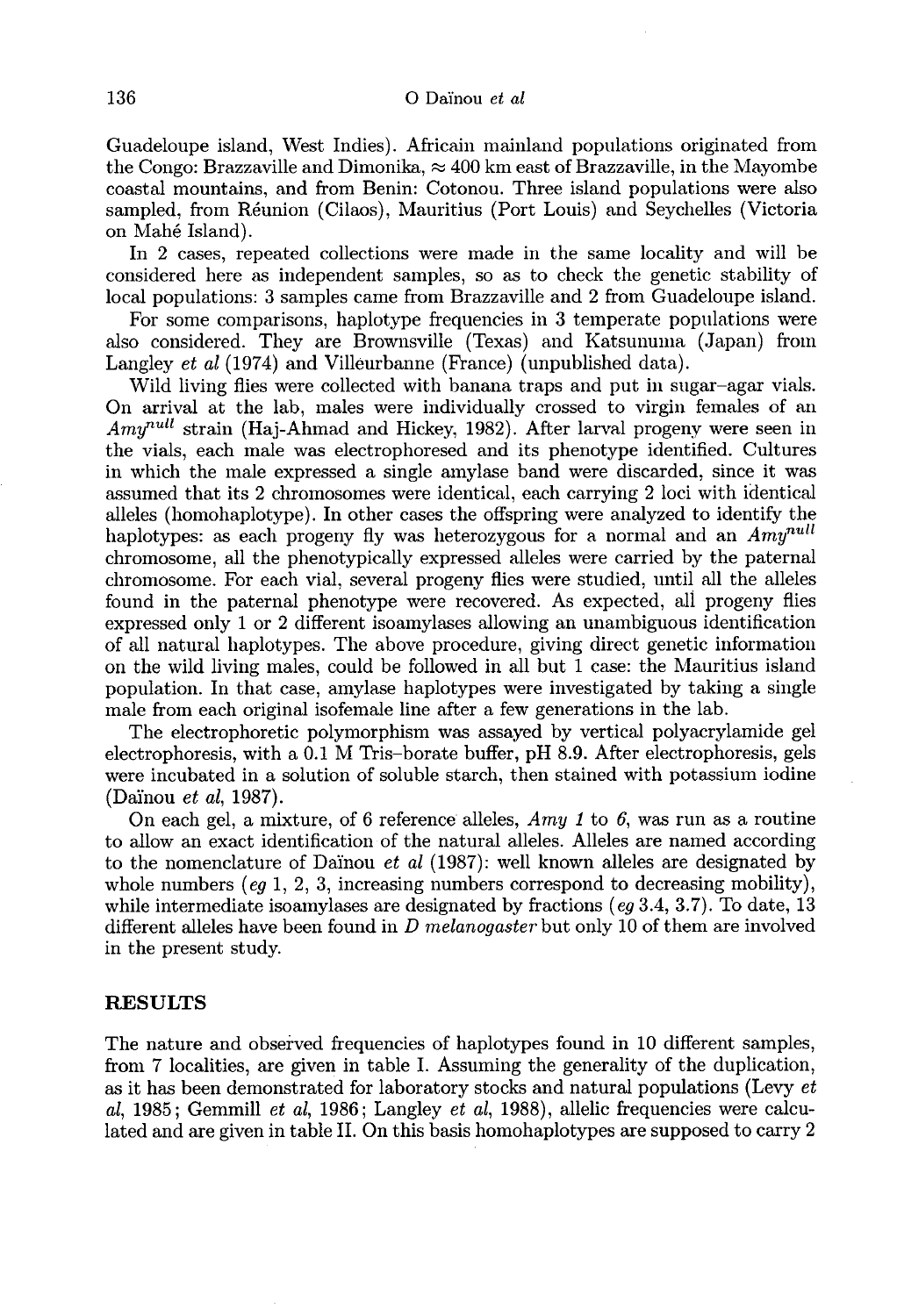| Haplotypes                                                  |                    | <b>Brazzaville</b> | Congo              | Dimonika           | Benin<br>Cotonou   | Réunion<br>Cilaos | Mauritius<br>Pt Louis | <b>Seychelles</b><br>Mahé |                   | Guadeloupe        |
|-------------------------------------------------------------|--------------------|--------------------|--------------------|--------------------|--------------------|-------------------|-----------------------|---------------------------|-------------------|-------------------|
|                                                             | 1                  | 2                  | 3                  |                    |                    |                   |                       |                           | 1                 | 2                 |
| $-0.7 - 0.7$                                                | 0                  | $\bf{0}$           | $\bf{0}$           | $\bf{0}$           | $\bf{0}$           | $\bf{0}$          | $\bf{0}$              | 0.021                     | $\bf{0}$          | 0                 |
| $-0.7-1$                                                    | 0                  | 0.012              | 0.003              | $\bf{0}$           | $\bf{0}$           | $\bf{0}$          | 0.010                 | 0.007                     | 0                 | 0                 |
| $-0.7-2$                                                    | 0                  | 0.002              | 0                  | $\bf{0}$           | $\bf{0}$           | $\bf{0}$          | $\bf{0}$              | $\bf{0}$                  | 0                 | 0                 |
| $1 - 1$                                                     | 0.364              | 0.293              | 0.426              | 0.139              | 0.129              | 0.854             | 0.952                 | 0.438                     | 0.724             | 0.742             |
| $1 - 1.4$                                                   | $\mathbf{0}$       | $\bf{0}$           | $\bf{0}$           | $\bf{0}$           | 0                  | 0                 | 0                     | 0                         | 0                 | 0.003             |
| $1 - 2$                                                     | 0.107              | 0.120              | 0.095              | 0.048              | $\bf{0}$           | 0.139             | 0                     | 0.229                     | 0.060             | 0.049             |
| $1 - 3$                                                     | 0.043              | 0.074              | 0.047              | 0.0120             | 0.018              | 0                 | 0                     | 0.021                     | 0.142             | 0.147             |
| $1 - 3.4$                                                   | 0.014              | 0.028              | 0.007              | 0.018              | 0                  | 0                 | 0                     | 0                         | 0                 | 0                 |
| $1 - 4$                                                     | 0                  | $\bf{0}$           | 0                  | 0.030              | 0.018              | 0                 | 0                     | 0                         | 0                 | 0                 |
| $1 - 5$                                                     | 0                  | 0.002              | $\bf{0}$           | 0                  | 0.055              | $\mathbf 0$       | 0                     | 0.083                     | 0                 | 0                 |
| $1-6$                                                       | 0                  | 0.012              | 0                  | 0.018              | 0.136              | 0                 | $\Omega$              | 0                         | 0                 | 0                 |
| $1.4 - 2$                                                   | 0                  | 0                  | 0.003              | 0.012              | $\bf{0}$           | $\bf{0}$          | $\bf{0}$              | 0                         | 0                 | 0                 |
| $1.4 - 6$                                                   | $\bf{0}$           | $\bf{0}$           | $\bf{0}$           | 0                  | 0.004              | $\bf{0}$          | $\bf{0}$              | $\bf{0}$                  | 0                 | $\bf{0}$          |
| $2 - 2$                                                     | 0.079              | 0.102              | 0.132              | 0.096              | 0.003              | 0                 | 0                     | 0                         | 0.015             | 0.016             |
| $2-3$                                                       | 0.100              | 0.104              | 0.044              | 0.108              | 0.007              | 0                 | $\bf{0}$              | $\bf{0}$                  | 0.037             | 0.029             |
| $2 - 3.4$                                                   | 0.007              | 0.040              | 0.024              | 0.018              | 0.004              | 0                 | 0                     | 0                         | 0                 | 0                 |
| $2-4$                                                       | 0.014              | 0.012              | 0.030              | 0.006              | 0                  | 0                 | 0                     | 0                         | 0                 | $\bf{0}$          |
| $2 - 5$                                                     | 0                  | 0.004              | 0                  | $\bf{0}$           | 0.007              | 0                 | $\bf{0}$              | 0                         | 0                 | $\bf{0}$          |
| $2-6$                                                       | $\bf{0}$           | 0                  | 0                  | $\bf{0}$           | 0.007              | 0                 | 0                     | 0                         | 0                 | $\mathbf{0}$      |
| $3-3$                                                       | 0.021              | 0.012              | 0.020              | 0.024              | 0.003              | 0                 | $\bf{0}$              | 0                         | 0.007             | 0.013             |
| $3 - 3.4$                                                   | 0.129              | 0.050              | 0.068              | 0.211              | 0                  | $\bf{0}$          | 0                     | 0                         | 0                 | $\bf{0}$          |
| $3-4$                                                       | 0                  | 0                  | 0                  | 0.012              | 0.007              | 0                 | 0                     | $\bf{0}$                  | $\bf{0}$          | 0                 |
| $3-6$                                                       | 0                  | 0.002              | 0                  | $\bf{0}$           | 0.011              | $\bf{0}$          | 0                     | $\bf{0}$                  | Ò                 | $\bf{0}$          |
| $3.4 - 3.4$                                                 | 0.007              | 0.006              | 0.020              | 0.012              | 0                  | 0                 | 0                     | 0                         | 0                 | 0                 |
| $3.4 - 4$                                                   | 0                  | 0.004              | 0                  | 0.012              | $\bf{0}$           | 0                 | 0                     | 0                         | 0                 | $\bf{0}$          |
| $3.4 - 5$                                                   | 0                  | 0.002              | $\bf{0}$           | 0                  | 0                  | 0                 | 0                     | 0                         | 0                 | $\bf{0}$          |
| $3.4 - 6$                                                   | 0.043              | 0.056              | 0.027              | 0.066              | 0.022              | $\bf{0}$          | 0                     | 0                         | 0                 | $\bf{0}$          |
| $4 - 4$                                                     | $\bf{0}$           | 0.008              | 0.014              | 0                  | 0.033              | 0                 | 0                     | 0                         | 0.007             | 0                 |
| $4 - 5$                                                     | $\Omega$           | 0                  | $\Omega$           | $\Omega$           | 0.077              | 0                 | 0                     | 0.042                     | 0                 | 0                 |
| $4-6$                                                       | 0.007              | 0.026              | 0.003              | 0.012              | 0.165              | 0                 | $\bf{0}$              | 0                         | 0                 | $\bf{0}$          |
| $5 - 5$                                                     | 0.014              | 0                  | 0                  | 0.012              | 0.051              | 0                 | 0.019                 | 0.125                     | 0                 | 0                 |
| $5-6$                                                       | 0.036              | 0.016              | 0.03               | 0.012              | 0.239              | $\bf{0}$          | 0.019                 | 0.042                     | 0                 | $\bf{0}$          |
| $5.4 - 6$                                                   | $\bf{0}$           | 0                  | 0                  | 0                  | 0                  | 0.007             | 0                     | 0                         | 0                 | 0                 |
| $6-6$                                                       | 0.014              | 0.010              | 0.007              | 0.012              | 0                  | 0                 | 0                     | 0                         | 0                 | 0                 |
| $\boldsymbol{N}$<br>$\boldsymbol{n}$<br>Hetero-<br>zygosity | 140<br>16<br>0.817 | 498<br>24<br>0.863 | 296<br>18<br>0.779 | 166<br>21<br>0.890 | 274<br>20<br>0.866 | 144<br>3<br>0.251 | 104<br>4<br>0.093     | 48<br>9<br>0.729          | 134<br>7<br>0.451 | 306<br>7<br>0.424 |

Table I. Nature and frequencies of amylase haplotypes found in the 10 natural samples from tropical Africa and America

Expected heterozygosities are calculated using haplotype frequencies;  $n$ : number of different haplotypes.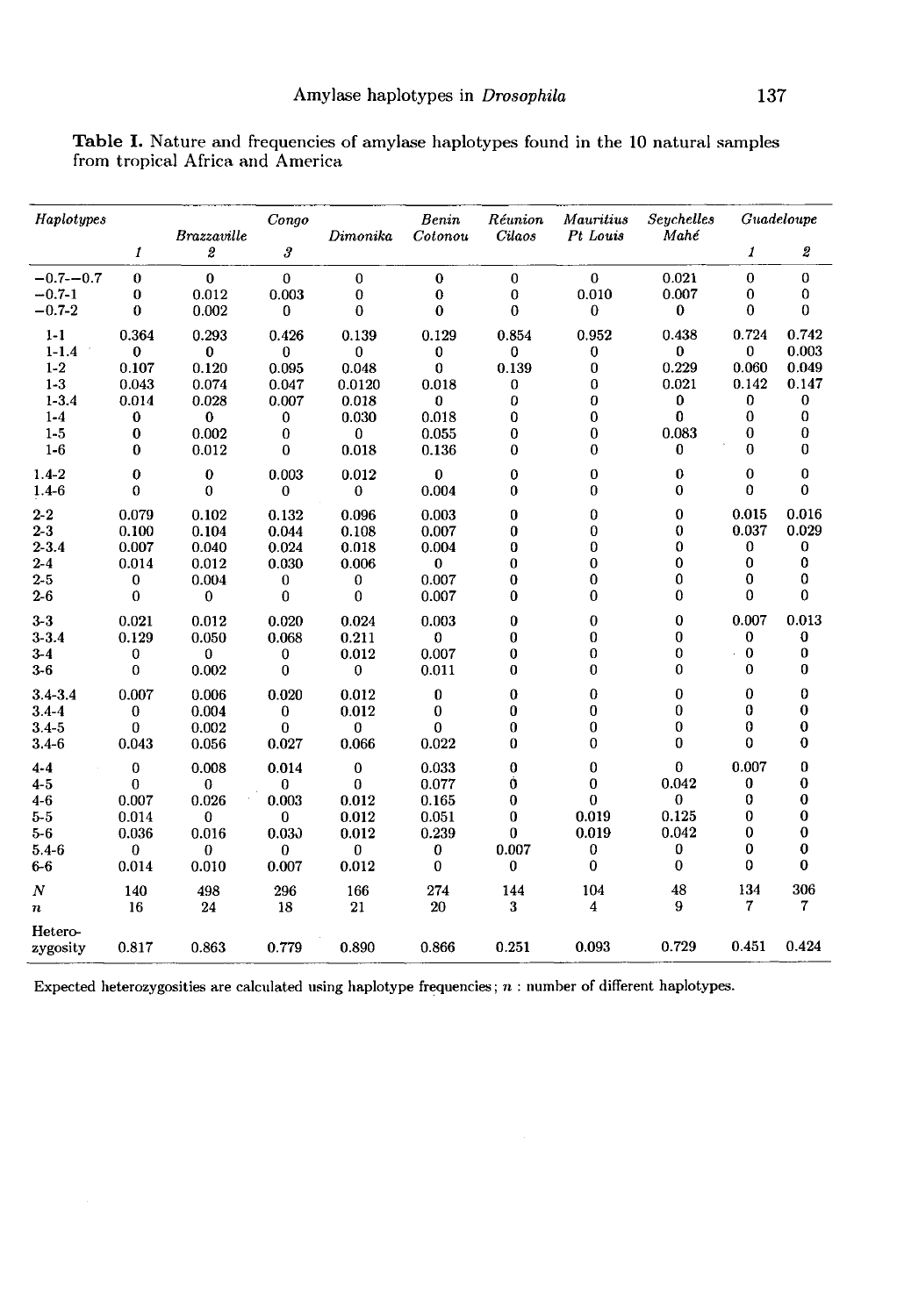| Alleles | Brazzavul                                                                                                                                                           |                                                                                                                                                                                                                                                                           | <b>Dimonika</b>                                                                                                                                                                                                                                                           | <b><i><u>Cotonou</u></i></b>                                                                                                                                                                                                                                                                | Cilaos                       | Pt Louis | Mahé                                                                                                                                                                                                                                                                      | Petit Bourg                                                                                   | Fst                                                                     |
|---------|---------------------------------------------------------------------------------------------------------------------------------------------------------------------|---------------------------------------------------------------------------------------------------------------------------------------------------------------------------------------------------------------------------------------------------------------------------|---------------------------------------------------------------------------------------------------------------------------------------------------------------------------------------------------------------------------------------------------------------------------|---------------------------------------------------------------------------------------------------------------------------------------------------------------------------------------------------------------------------------------------------------------------------------------------|------------------------------|----------|---------------------------------------------------------------------------------------------------------------------------------------------------------------------------------------------------------------------------------------------------------------------------|-----------------------------------------------------------------------------------------------|-------------------------------------------------------------------------|
|         | 266<br>980                                                                                                                                                          | 592                                                                                                                                                                                                                                                                       | 332                                                                                                                                                                                                                                                                       | 548                                                                                                                                                                                                                                                                                         | 288                          | 208      | 96                                                                                                                                                                                                                                                                        | 612<br>898                                                                                    |                                                                         |
|         |                                                                                                                                                                     |                                                                                                                                                                                                                                                                           |                                                                                                                                                                                                                                                                           |                                                                                                                                                                                                                                                                                             |                              |          |                                                                                                                                                                                                                                                                           |                                                                                               |                                                                         |
|         |                                                                                                                                                                     |                                                                                                                                                                                                                                                                           |                                                                                                                                                                                                                                                                           |                                                                                                                                                                                                                                                                                             |                              |          |                                                                                                                                                                                                                                                                           |                                                                                               |                                                                         |
|         | $0.007$<br>$0.418$<br>$0.244$<br>$0.128$<br>$0.006$<br>$0.003$<br>$0.000$<br>$0.006$<br>$0.446$<br>$0.193$<br>$0.157$<br>$0.0104$<br>$0.0104$<br>$0.032$<br>$0.057$ | $\begin{smallmatrix} 0.002 & 0.502 & 0.502 & 0.003 & 0.003 & 0.003 & 0.003 & 0.003 & 0.003 & 0.003 & 0.003 & 0.003 & 0.003 & 0.003 & 0.003 & 0.003 & 0.003 & 0.003 & 0.003 & 0.003 & 0.003 & 0.003 & 0.003 & 0.003 & 0.003 & 0.003 & 0.003 & 0.003 & 0.003 & 0.003 & 0.0$ |                                                                                                                                                                                                                                                                           |                                                                                                                                                                                                                                                                                             |                              |          |                                                                                                                                                                                                                                                                           | 843<br>83085<br>00000000000<br>$0.004$<br>$0.828$<br>$0.063$<br>$0.067$<br>$0.007$<br>$0.007$ | 0.010<br>0.303<br>0.003 0.003 0.003<br>0.000 0.003 0.003<br>0.000 0.003 |
|         |                                                                                                                                                                     |                                                                                                                                                                                                                                                                           |                                                                                                                                                                                                                                                                           |                                                                                                                                                                                                                                                                                             |                              |          |                                                                                                                                                                                                                                                                           |                                                                                               |                                                                         |
|         |                                                                                                                                                                     |                                                                                                                                                                                                                                                                           |                                                                                                                                                                                                                                                                           |                                                                                                                                                                                                                                                                                             |                              |          |                                                                                                                                                                                                                                                                           |                                                                                               |                                                                         |
|         |                                                                                                                                                                     |                                                                                                                                                                                                                                                                           |                                                                                                                                                                                                                                                                           |                                                                                                                                                                                                                                                                                             |                              |          |                                                                                                                                                                                                                                                                           |                                                                                               |                                                                         |
|         |                                                                                                                                                                     |                                                                                                                                                                                                                                                                           |                                                                                                                                                                                                                                                                           |                                                                                                                                                                                                                                                                                             |                              |          |                                                                                                                                                                                                                                                                           |                                                                                               |                                                                         |
|         |                                                                                                                                                                     |                                                                                                                                                                                                                                                                           |                                                                                                                                                                                                                                                                           |                                                                                                                                                                                                                                                                                             |                              |          |                                                                                                                                                                                                                                                                           |                                                                                               |                                                                         |
|         |                                                                                                                                                                     |                                                                                                                                                                                                                                                                           |                                                                                                                                                                                                                                                                           |                                                                                                                                                                                                                                                                                             |                              |          |                                                                                                                                                                                                                                                                           |                                                                                               |                                                                         |
|         |                                                                                                                                                                     |                                                                                                                                                                                                                                                                           | $\begin{smallmatrix} 0.256 & 0.256 & 0.006 & 0.006 & 0.006 & 0.006 & 0.006 & 0.006 & 0.006 & 0.006 & 0.006 & 0.006 & 0.006 & 0.006 & 0.006 & 0.006 & 0.006 & 0.006 & 0.006 & 0.006 & 0.006 & 0.006 & 0.006 & 0.006 & 0.006 & 0.006 & 0.006 & 0.006 & 0.006 & 0.006 & 0.0$ | $\begin{array}{c} 0.241 \\ 0.0000 \\ 0.0000 \\ 0.0000 \\ 0.0000 \\ 0.0000 \\ 0.0000 \\ 0.0000 \\ 0.0000 \\ 0.0000 \\ 0.0000 \\ 0.0000 \\ 0.0000 \\ 0.0000 \\ 0.0000 \\ 0.0000 \\ 0.0000 \\ 0.0000 \\ 0.0000 \\ 0.0000 \\ 0.0000 \\ 0.0000 \\ 0.0000 \\ 0.0000 \\ 0.0000 \\ 0.0000 \\ 0.000$ | ್ಷ ಕ್ಷ<br>೧೮೦೮<br>೧೦೦೦೦೦೦೦೦೦ |          | $\begin{smallmatrix} 0.021 & 0.030 & 0.010 & 0.010 & 0.010 & 0.000 & 0.000 & 0.000 & 0.000 & 0.000 & 0.000 & 0.000 & 0.000 & 0.000 & 0.000 & 0.000 & 0.000 & 0.000 & 0.000 & 0.000 & 0.000 & 0.000 & 0.000 & 0.000 & 0.000 & 0.000 & 0.000 & 0.000 & 0.000 & 0.000 & 0.0$ |                                                                                               |                                                                         |
|         |                                                                                                                                                                     |                                                                                                                                                                                                                                                                           |                                                                                                                                                                                                                                                                           |                                                                                                                                                                                                                                                                                             |                              |          |                                                                                                                                                                                                                                                                           |                                                                                               |                                                                         |
| ygosity | 0.735<br>0.724                                                                                                                                                      | 0.676                                                                                                                                                                                                                                                                     | 0.798                                                                                                                                                                                                                                                                     | 0.770                                                                                                                                                                                                                                                                                       | 0.142                        | 0.084    | 0.577                                                                                                                                                                                                                                                                     | 0.279<br>0.300                                                                                |                                                                         |
|         |                                                                                                                                                                     |                                                                                                                                                                                                                                                                           |                                                                                                                                                                                                                                                                           |                                                                                                                                                                                                                                                                                             |                              |          |                                                                                                                                                                                                                                                                           |                                                                                               |                                                                         |

Table II. Allelic frequencies in the 10 natural samples, calculated from haplotype numbers given in table I, under the assumption of a general functional duplication.

 $F_{ST}$  is the between samples fixation index.

# O Daïnou  $et\;al$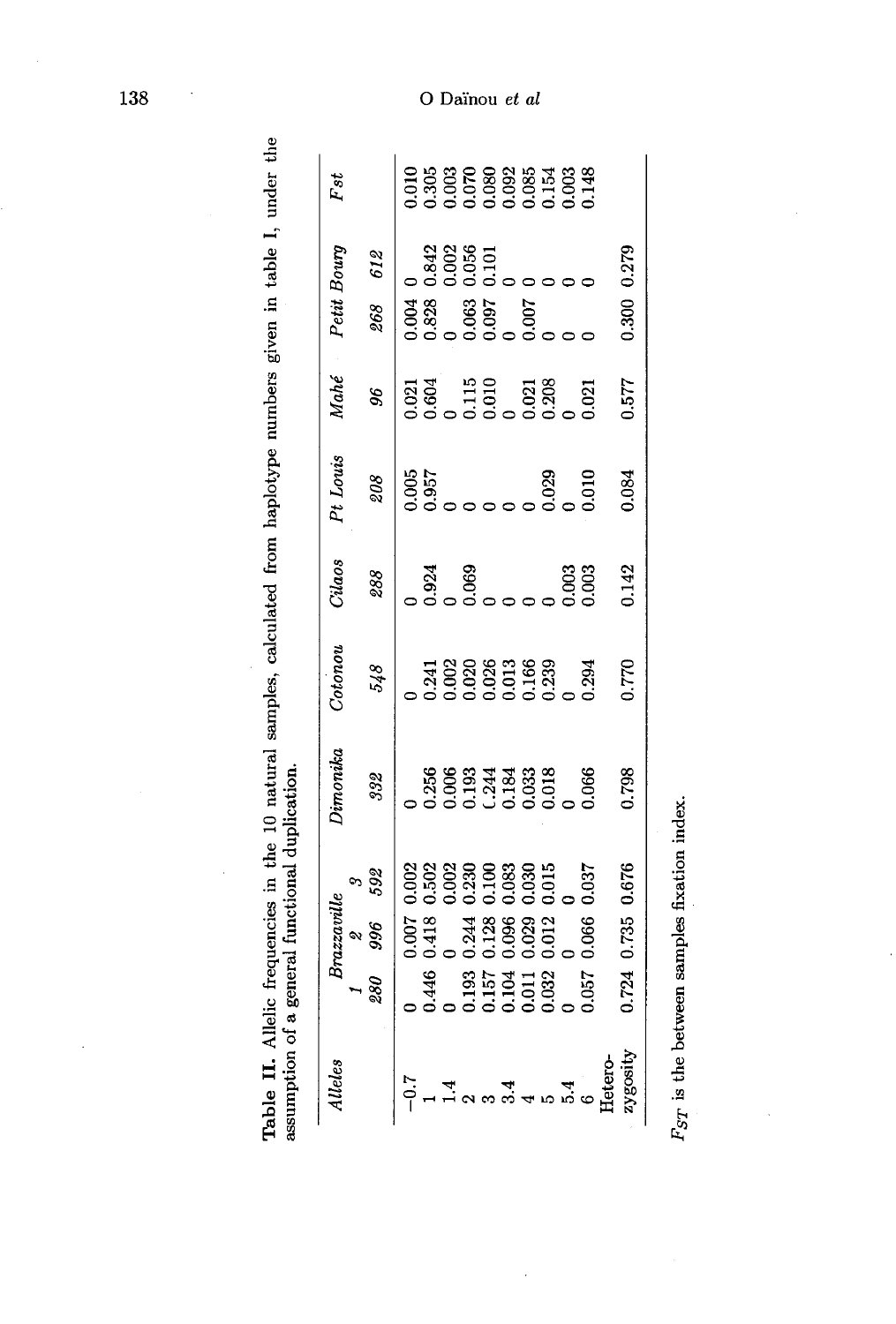copies of the same allele. Altogether 2110 haplotypes were sampled. Inspection of these tables shows a clear similarly among samples taken in the same locality, but large variations between geographically distant populations. These general patterns may be analysed at 3 levels: alleles, haplotypes and genotypes.

Allelic frequencies are usually used for calculating the mean heterozygosity of each population. The expected heterozygosities (Ha), calculated according to Nei and Roychoudhury (1974) are given in table II. Because of the close proximity of the 2 structural loci, each haplotype appears as a stable genetic structure whose frequency can also be used for calculating haplotypic heterozygosities (Hh) given in table I. As expected, Hh is always higher than Ha, but the 2 values are extremely variable among populations and strongly correlated, as shown in figure 1. The graph evidences a geographic pattern: the most diverse populations are found on are found on the Indian Ocean islands (Reunion and Mauritius), and in temperate regions.



Fig 1. Relationship between allelic and haplotypic heterozygosities of amylase loci in 13 different samples: • temperate populations (Brownsville, Katsunuma and Villeurbanne);  $\star$  Tropical populations (see tables I, II). The 2 variables are highly correlated  $(r = 0.993)$ .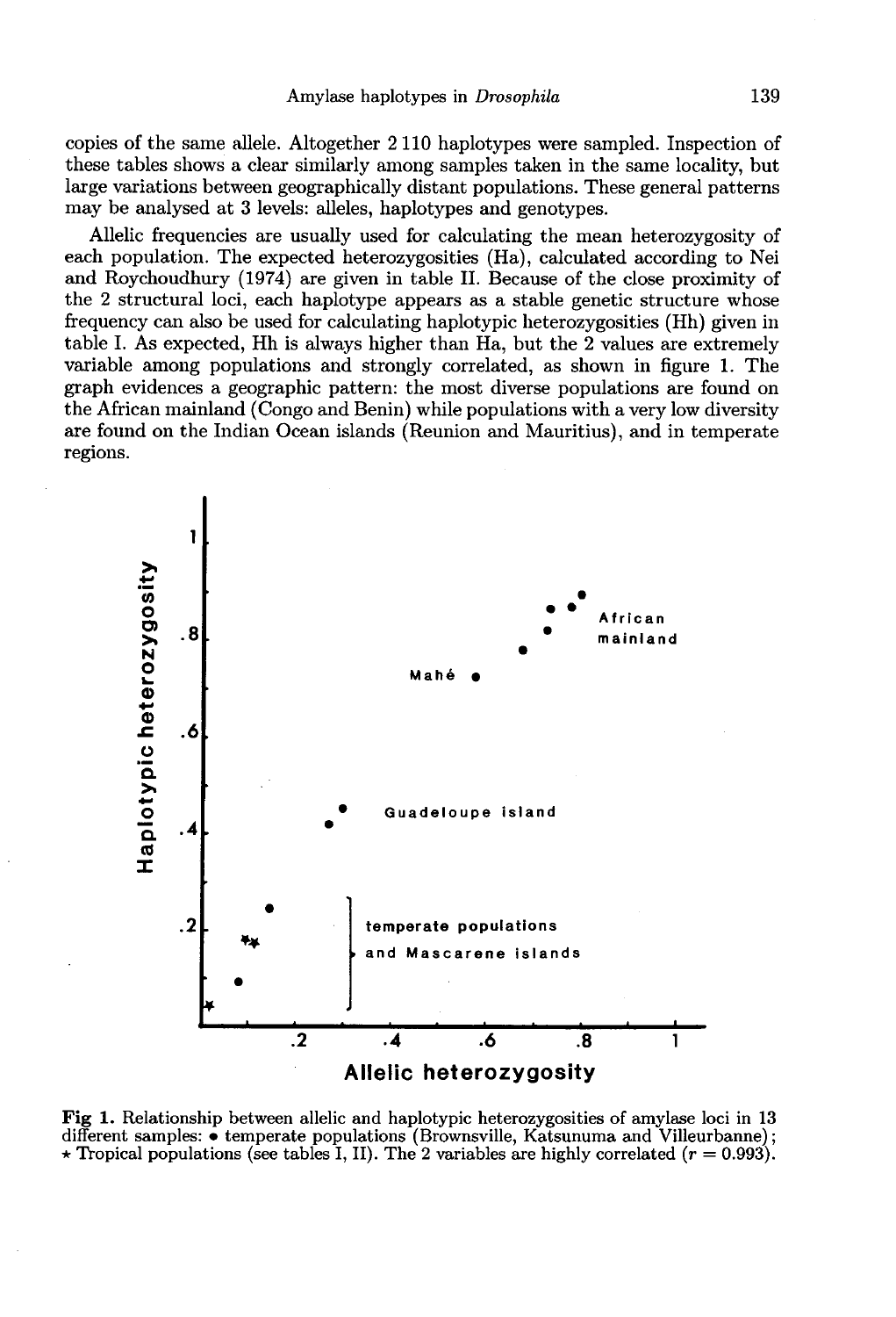Allele and haplotype frequencies can also be used for estimating the amount of differentiation between samples and populations. Two estimators have been used for such an analysis: the genetic distance according to Nei (1972) and the absolute distance, according to Gregorius (1984) which is similar to the percent similarity index widely used by ecologists (see for example Schoener, 1974). Both methods provide concordant information, and the values obtained with Nei's formula are given in table III. The genetic distance matrices from the 2 sets of data (allelic and haplotypic frequencies) were transformed into phenograms by using several algorithms which have been developed for this purpose: the UPGMA method (Sneath and Sokal, 1973), the minimum-sum-of-squares of Fitch and Margoliash (1967) from the PHYLIP computer package (Felsenstein, 1984). In the dendrograms, the 3 temperate populations were included. All of the methods yielded similar topologies although with variable branch lengths. Two examples of dendrograms are given in figure 2.<br>We see that samples taken in the same locality (Guadeloupe or Brazzaville)

are always branched together. The figure clearly shows that a fairly homogeneous cluster includes the 3 temperate populations, the Mascarene and the Guadeloupe populations, in spite of the huge geographic distance between some of them: this group is characterized by a low genetic diversity and a strong predominance of the Amy-1 allele. By contrast, African mainland populations are much more diverse and they do not branch in a single cluster. For example Dimonika and Brazzaville are clearly separate, although only 400 km distant. The Cotonou population is the most different from all other samples, while < 2 000 km from Brazzaville. Finally, the Seychellian (Mah6) population seems intermediate. Sometimes it branches with the low diversity group, but it could also branch with the African group of populations as shown in figure 2.

The divergence between populations may also be appreciated by considering the geographic distribution of each allele. Allele  $5.4$  (not described in Dainou *et al*, 1987) was only found in 1 copy in Reunion and, so far, seems restricted to this population. All other alleles have been found in at least 4 distinct populations. For example allele  $1.4$ , which seems very rare throughout (5 copies among  $4\,220$ ) has been found in Congo, Benin and Guadeloupe. On the other hand, the neotropical Guadeloupe population is apparently lacking alleles  $5$  and  $6$  which are abundant and widespread in the Afrotropical region. Allele  $3.4$ , which is widespread throughout the African mainland, is absent from Guadeloupe and from the Indian Ocean islands. Finally, allele 1, which is considered to be the most frequent allele in the species (Doane, 1969; Hickey, 1979; Singh et al, 1982) is found abundantly everywhere, but its frequency varies from 0.241-0.957. Still higher frequencies may be found in some temperate populations, for example 0.991 in Villeurbanne. A general way to appreciate the level of genetic differentiation between geographic populations is to calculate the fixation indices  $F_{ST}$  (Wright, 1951; Singh and Rhomberg, 1987). Values were calculated for each allele separately and given in table II. Assuming that geographic differentiation was due to stochastic processes,  $F_{ST}$  in-<br>diese estimated either from different loci (Lementin and dices estimated either from different loci (Lewontin and Krakauer, 1973) or from different alleles at the same locus (Weir and Cockerham, 1984) should be similar.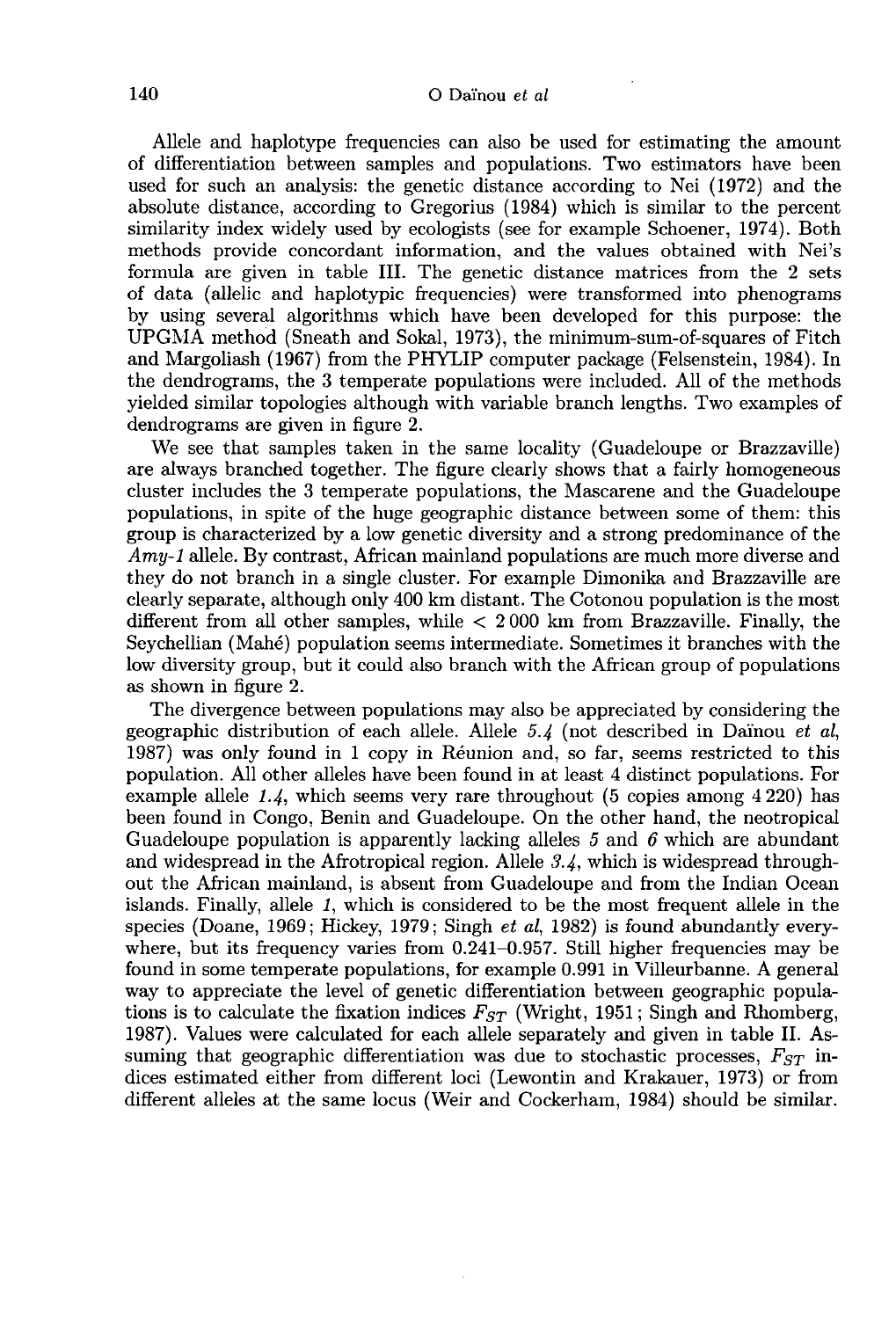| ;                  |  |
|--------------------|--|
| <br> <br>          |  |
|                    |  |
|                    |  |
|                    |  |
|                    |  |
|                    |  |
|                    |  |
| $\frac{1}{2}$      |  |
|                    |  |
|                    |  |
|                    |  |
|                    |  |
|                    |  |
|                    |  |
|                    |  |
| i                  |  |
| Ĵ<br>$\frac{1}{1}$ |  |
|                    |  |
| ś<br>;<br>i        |  |

 $\bar{z}$ 

|                                                 |        | E | $\widehat{\mathscr{C}}$                          | হ্য                                                                                                            | $\widehat{\mathcal{F}}$                                                                                                                                                                                                                                                                                                           | ত                                                | $\widehat{e}$                              | $\mathcal{E}$                                                   | $\mathscr{E}$                                          |                                                                        |                                                                 |
|-------------------------------------------------|--------|---|--------------------------------------------------|----------------------------------------------------------------------------------------------------------------|-----------------------------------------------------------------------------------------------------------------------------------------------------------------------------------------------------------------------------------------------------------------------------------------------------------------------------------|--------------------------------------------------|--------------------------------------------|-----------------------------------------------------------------|--------------------------------------------------------|------------------------------------------------------------------------|-----------------------------------------------------------------|
|                                                 |        |   | $\frac{8}{2}$                                    |                                                                                                                |                                                                                                                                                                                                                                                                                                                                   |                                                  |                                            |                                                                 |                                                        |                                                                        |                                                                 |
|                                                 |        |   |                                                  | $\frac{1012}{0.011}$                                                                                           | $\begin{array}{r} 1.101 \\ -1.104 \\ -1.150 \\ -1.350 \\ -1.350 \\ -0.808 \\ -0.816 \\ -0.675 \\ -0.675 \\ -0.675 \\ -0.675 \\ -0.675 \\ -0.675 \\ -0.675 \\ -0.675 \\ -0.675 \\ -0.675 \\ -0.675 \\ -0.675 \\ -0.675 \\ -0.675 \\ -0.675 \\ -0.675 \\ -0.675 \\ -0.675 \\ -0.675 \\ -0.675 \\ -0.675 \\ -0.675 \\ -0.675 \\ -0.$ | 1568<br>1588 - 135<br>1.05360<br>1.0556<br>1.036 | 134<br>0.168<br>0.0503<br>0.01115<br>0.023 | 0.160<br>0.207<br>0.125 383<br>0.000 - 0.0024<br>0.000 - 0.0023 | 0.125<br>0.156<br>0.099 456<br>0.062<br>0.153<br>0.153 | 0.101<br>0.141<br>0.078<br>0.007<br>0.007<br>0.007<br>0.0087<br>0.0087 | 1.104<br>1.146<br>1.1833<br>1.680<br>1.010 1.009<br>1.000 1.000 |
|                                                 |        |   | 051<br>0.272<br>0.382<br>0.197<br>0.197<br>0.161 |                                                                                                                |                                                                                                                                                                                                                                                                                                                                   |                                                  |                                            |                                                                 |                                                        |                                                                        |                                                                 |
|                                                 |        |   |                                                  | $\begin{array}{r} -0.395 \\ -0.395 \\ -0.076 \\ -0.076 \\ -0.076 \\ -0.073 \\ -0.073 \\ -0.073 \\ \end{array}$ |                                                                                                                                                                                                                                                                                                                                   |                                                  |                                            |                                                                 |                                                        |                                                                        |                                                                 |
| Jimonik<br>Cotonou<br>Cilaos<br>Port Lo<br>Mahé |        |   |                                                  |                                                                                                                |                                                                                                                                                                                                                                                                                                                                   |                                                  |                                            |                                                                 |                                                        |                                                                        |                                                                 |
|                                                 |        |   |                                                  |                                                                                                                |                                                                                                                                                                                                                                                                                                                                   |                                                  |                                            |                                                                 |                                                        |                                                                        |                                                                 |
|                                                 | ලිවිමට |   |                                                  |                                                                                                                |                                                                                                                                                                                                                                                                                                                                   |                                                  |                                            |                                                                 |                                                        |                                                                        |                                                                 |
|                                                 |        |   |                                                  |                                                                                                                |                                                                                                                                                                                                                                                                                                                                   |                                                  |                                            |                                                                 |                                                        |                                                                        |                                                                 |
|                                                 |        |   |                                                  |                                                                                                                |                                                                                                                                                                                                                                                                                                                                   |                                                  |                                            |                                                                 |                                                        |                                                                        |                                                                 |
|                                                 |        |   |                                                  |                                                                                                                |                                                                                                                                                                                                                                                                                                                                   |                                                  |                                            |                                                                 |                                                        |                                                                        |                                                                 |
|                                                 |        |   |                                                  |                                                                                                                |                                                                                                                                                                                                                                                                                                                                   |                                                  |                                            |                                                                 |                                                        |                                                                        |                                                                 |

Amylase haplotypes in Drosophila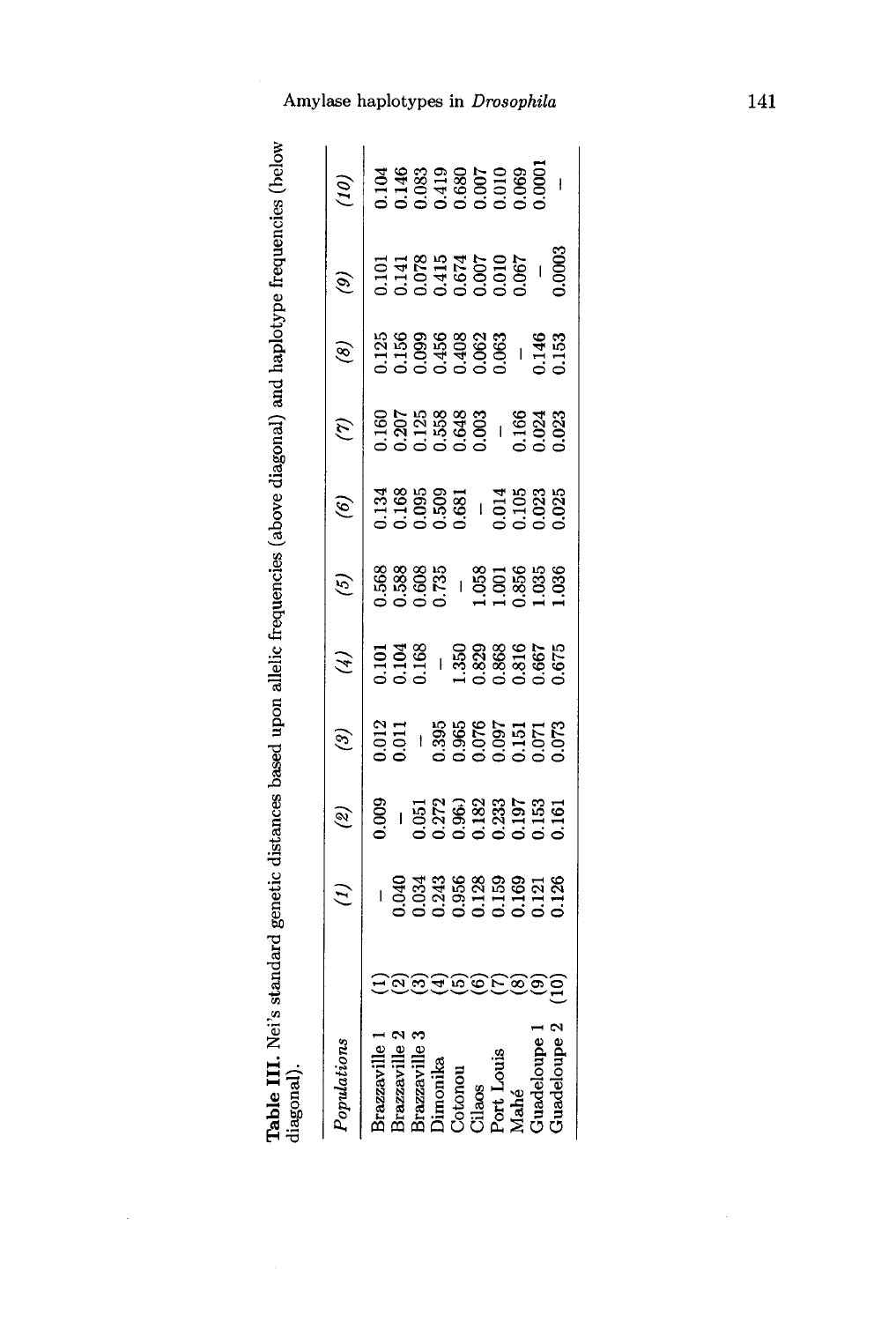

Fig 2. UPGMA dendrograms of genetic distances (Nei's distance) between populations and samples, based on amylase polymorphism. Upper graph: allele frequencies; lower<br>graph: haplotype frequencies. Note that dendrograms are not intended to show phylogenetic relationships but only help to visualize genetic proximities.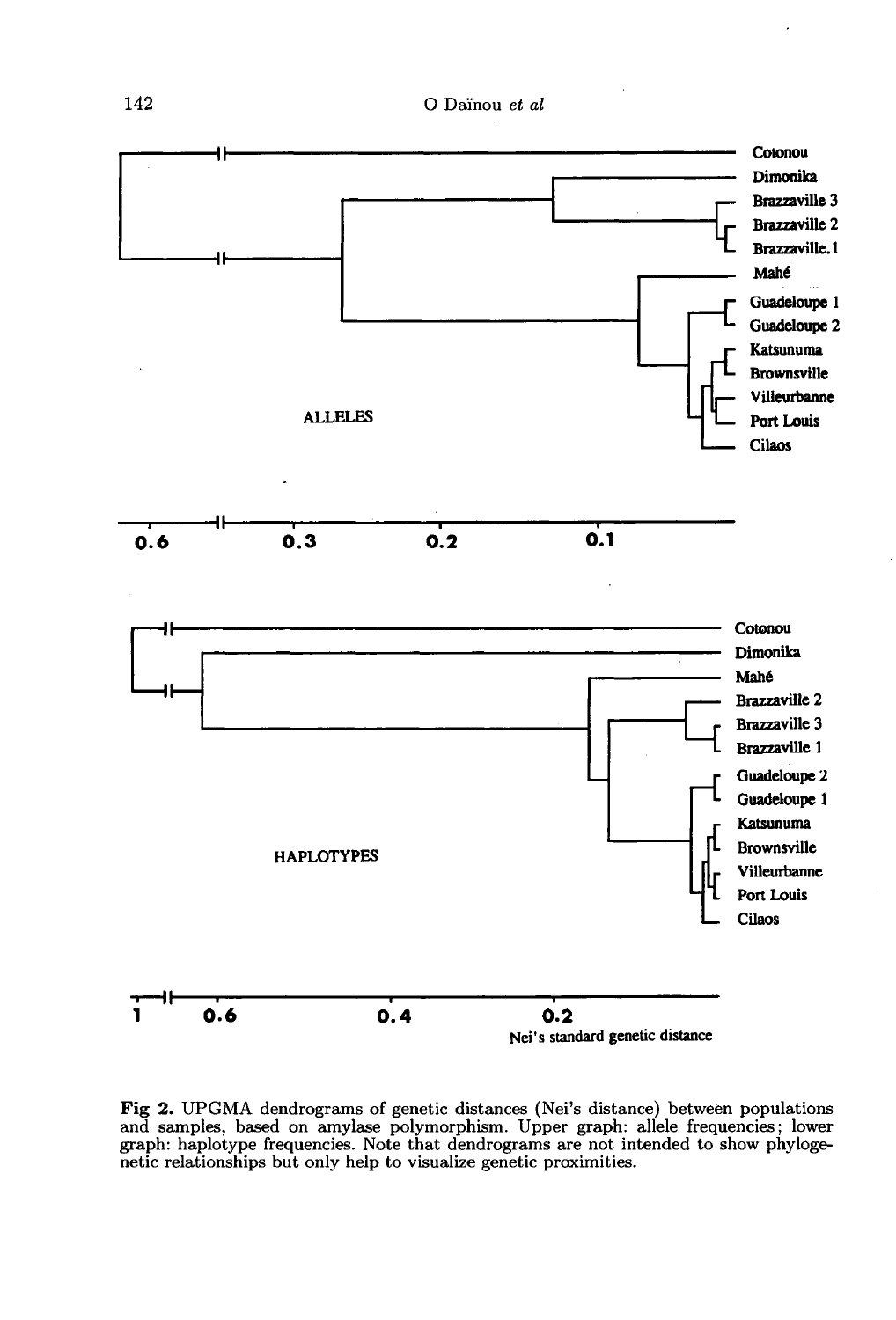For the common widespread amylase alleles (1, 2, 3, 4, 5 and 6) the  $F_{ST}$  indices apparently fall into 3 separate classes: values ranging between 0.07-0.085 for alleles 2, 3 and 4; values of 0.15 for alleles 5 and 6; finally a value of 0.30 for allele 1. This suggests that the various alleles do not provide exactly the same information, and that in some cases some selection effects could occur. A more precise conclusion does not seem possible because of the complexity of statistical comparisons and of the small number of populations considered in the present work.

Since each haplotype may be considered as a fairly stable genetic structure, we may ask the question: were the genotypes under a Hardy-Weinberg equilibrium? For each sample of wild collected males (all of them, except the Mauritius population) the expected genotypic frequencies were calculated under the panmixia For each sample of wild collected males (all of them, except the Mauritius population) the expected genotypic frequencies were calculated under the panmixia hypothesis and compared to the observed frequencies by  $\chi^2$  an degrees of freedom respectively. Other populations yielded similar results so that the panmictic hypothesis, at the haplotype level at least, appears to be acceptable. In other words there were apparently no selective effects on the genotypes between zygote formation and adult stage. However, if samples are not very large selection may be too weak to produce significant departures from Hardy-Weinberg. In the present case one can reasonably say that the sizes of the natural populations appear sufficiently large, as is usual in the tropics, to prevent this as well as any heterozygote deficit due to inbreeding.

An important point arising from the present study is the diversity of haplotypes. D melanogaster exhibits a remarkable diversity of its electrophoretic alleles at the Amylase loci since 13 different alleles have so far been identified (Daïnou et al. 1987 and present study). Moreover similar and apparently identical alleles are found in different, geographically distant populations, and a likely explanation is that alleles designated by the same number originated from a single mutation (or recombination) *ie* that they are identical by descent. For example, allele  $2$ , which is widespread all over the world, would produce the same protein everywhere. Such an assumption is implicit in all papers so far published on amylase polymorphism of D menalogaster. We find (table I) that allele  $2$  may be associated with alleles 1, 3, 3.4, 4, 5 and 6, which are the most frequent in the species and all present in African populations. Moreover we also assume that the homohaplotype 2 which is quite common, carries 2 copies of the same allele. In other words allele 2, originating at one of the structural loci, either proximal or distal, has been able to invade the adjacent locus.

The possible mechanisms for such recombinations will be considered in the discussion. Here we shall only compare the observations with what could be expected under a null hypothesis ie a free recombination between alleles, as if they were not strongly linked. The problem of the proximal or distal position of each allele will however not be considered.

With a total of 10 different electrophoretic alleles, 45 different heterohaplotypes may be found, and 10 homohaplotypes. Only 34 different haplotypes were actually observed in this study (table I). However, among the possible haplotypes, most of them have a very low expectation. The 21 missing haplotypes, with their total expected numbers, are given in table IV. We see that the absence of only one, Amy 3-5 is significant ( $\chi^2$  test) since 8.9 copies were expected. All the 20 other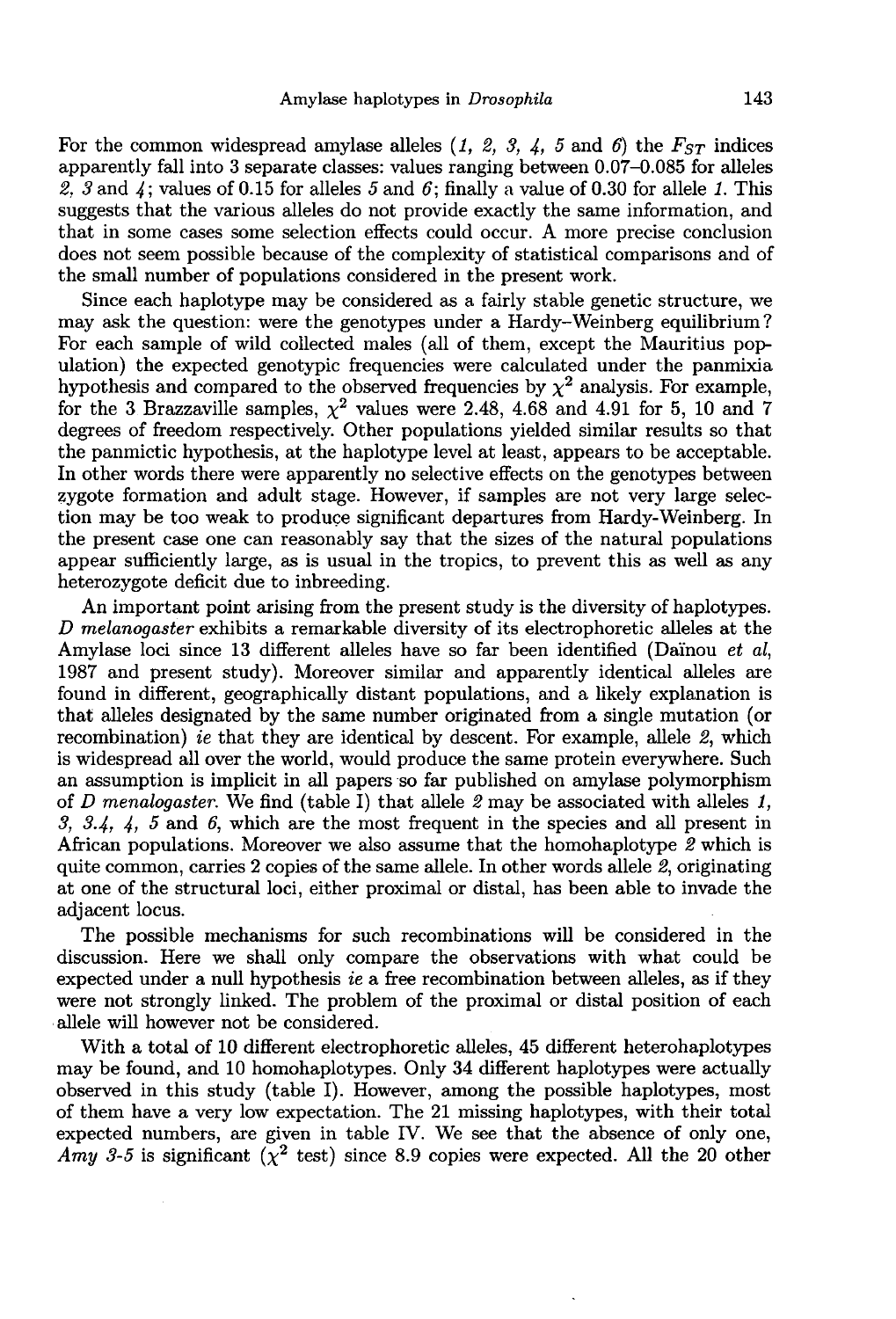haplotypes have an expected frequency around or less than unity, ie a very low figure with respect to the total number involved in the present study. At this point we may conclude that during the evolutionary history of the species, most of the possible haplotypes have been produced by recombination. This implies that the rate of production of new electrophoretic alleles, by mutations, is much less than the rate of recombination between the 2 loci, which is itself very low.

| Haplotype   | <i>Expected</i><br>No. | Haplotype   | Expected<br>No. |
|-------------|------------------------|-------------|-----------------|
| $0.7 - 1.4$ | 0                      | $1.4 - 4$   | 0.26            |
| $0.7 - 3$   | 1.11                   | $1.4 - 5$   | 0.29            |
| $0.7 - 3.4$ | 0.76                   | $1.4 - 5.4$ | 0               |
| $0.7 - 4$   | 0.28                   | $2 - 5.4$   | 0.07            |
| $0.7 - 5$   | $0.55\,$               | 3-5         | 8.86            |
| $0.7 - 5.4$ | n                      | $3 - 5.4$   | 0               |
| $0.7 - 6$   | 0.54                   | $3.4 - 5.4$ | 0               |
| $1 - 5.4$   | 0.92                   | $4 - 5.4$   | 0               |
| $1.4 - 1.4$ | 0                      | $5 - 5.4$   | 0               |
| $1.4 - 3$   | 0.71                   | $5.4 - 5.4$ | ٠O              |
| $1.4 - 3.4$ | 0.46                   |             |                 |
| Total       |                        |             | 14.81           |

Table IV. List of non-observed haplotypes; expected numbers were calculated under the assumption of allelic panmixia within each population.

Observing most of the theoretically possible haplotypes does not mean that their frequencies corresponded to a panmictic equilibrium. Under the free recombination hypothesis the expected haplotype frequencies were calculated by using the allelic frequencies shown in table II. The distributions of the expected and observed numbers in each sample were compared by  $\chi^2$  analysis. In all populations harboring a high genetic diversity (heterozygosity > 0.4), very significant values were found. For example, in the 3 samples from Brazzaville, the homogeneity  $\chi^2$  values were generally not significant, but this is a consequence of the low number of possible haplotypes and of the limited number of degrees of freedom.

It seemed interesting, for each haplotype in each sample, to consider the direction of disequilibrium, *ie* the amount of excess or deficit as compared to the expected number. Since we could not identify the position (proximal or distal) of each allele, we did not use the index  $D$  for describing the linkage disequilibrium. A more neutral description has been preferred, the ratio of the numbers of observed to expected haplotypes. This analysis was done only for the most diverse populations and those for which a high number of haplotypes was scored; the 3 samples of Brazzaville were pooled, and also the 2 samples from Guadeloupe. The 2 other populations considered were Dimonika and Cotonou, and the results are given in table V. For each case for which a sufficient number of haplotypes was either observed or expected, the difference was analysed statistically with a  $\chi^2$  test, assuming 1 df for the threshold values.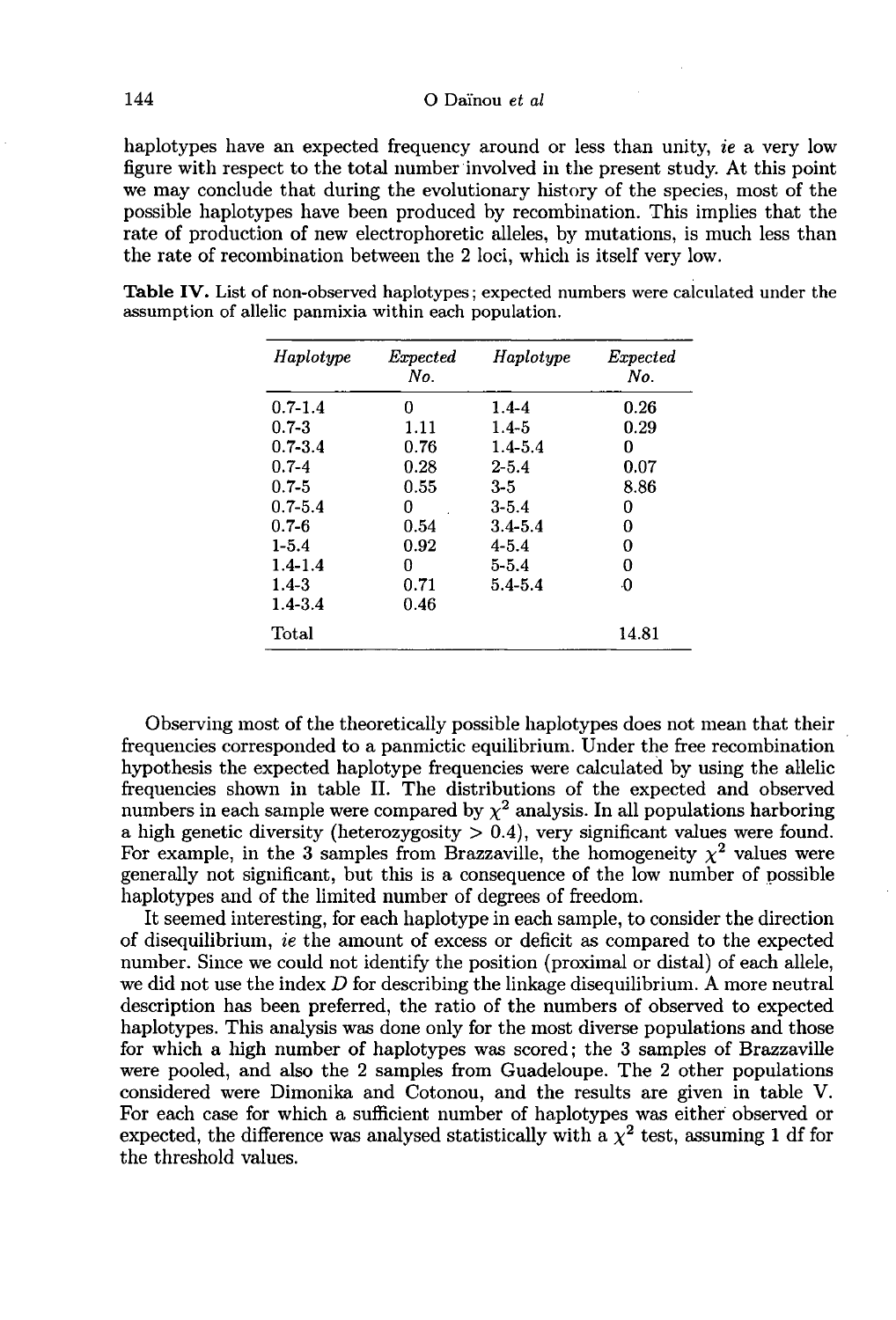| ļ<br>i<br>j             |        |
|-------------------------|--------|
| i                       |        |
| l<br> <br> <br> <br>    |        |
|                         |        |
|                         |        |
|                         |        |
|                         |        |
|                         | ĺ      |
|                         |        |
| ι                       |        |
|                         | I      |
| $\frac{1}{2}$<br>ĺ<br>E | į<br>į |

| Guadeloupe<br>n<br>105<br>308.7<br>42.7<br>10.54<br>73.7<br>1.28<br>- |                                      |  | Dimonika<br>r | Cotonou |  |
|-----------------------------------------------------------------------|--------------------------------------|--|---------------|---------|--|
|                                                                       |                                      |  |               |         |  |
|                                                                       |                                      |  |               |         |  |
|                                                                       |                                      |  |               |         |  |
|                                                                       |                                      |  |               |         |  |
|                                                                       |                                      |  |               |         |  |
|                                                                       |                                      |  |               |         |  |
|                                                                       |                                      |  |               |         |  |
|                                                                       |                                      |  |               |         |  |
|                                                                       |                                      |  |               |         |  |
|                                                                       |                                      |  |               |         |  |
|                                                                       |                                      |  |               |         |  |
|                                                                       |                                      |  |               |         |  |
|                                                                       |                                      |  |               |         |  |
|                                                                       |                                      |  |               |         |  |
|                                                                       |                                      |  |               |         |  |
|                                                                       |                                      |  |               |         |  |
|                                                                       | 89800004500 SSSHEX HUOH D498 C 8 153 |  |               |         |  |
|                                                                       |                                      |  |               |         |  |
|                                                                       |                                      |  |               |         |  |
|                                                                       |                                      |  |               |         |  |
|                                                                       |                                      |  |               |         |  |
|                                                                       |                                      |  |               |         |  |
|                                                                       |                                      |  |               |         |  |
|                                                                       |                                      |  |               |         |  |
|                                                                       |                                      |  |               |         |  |
|                                                                       |                                      |  |               |         |  |

# were compared using the  $\chi^2$  statistics: \*  $p < 0.05$ ; \*\*  $p < 0.01$ . Values are not shown when either the expected or the observed number was  $\leq 5$ .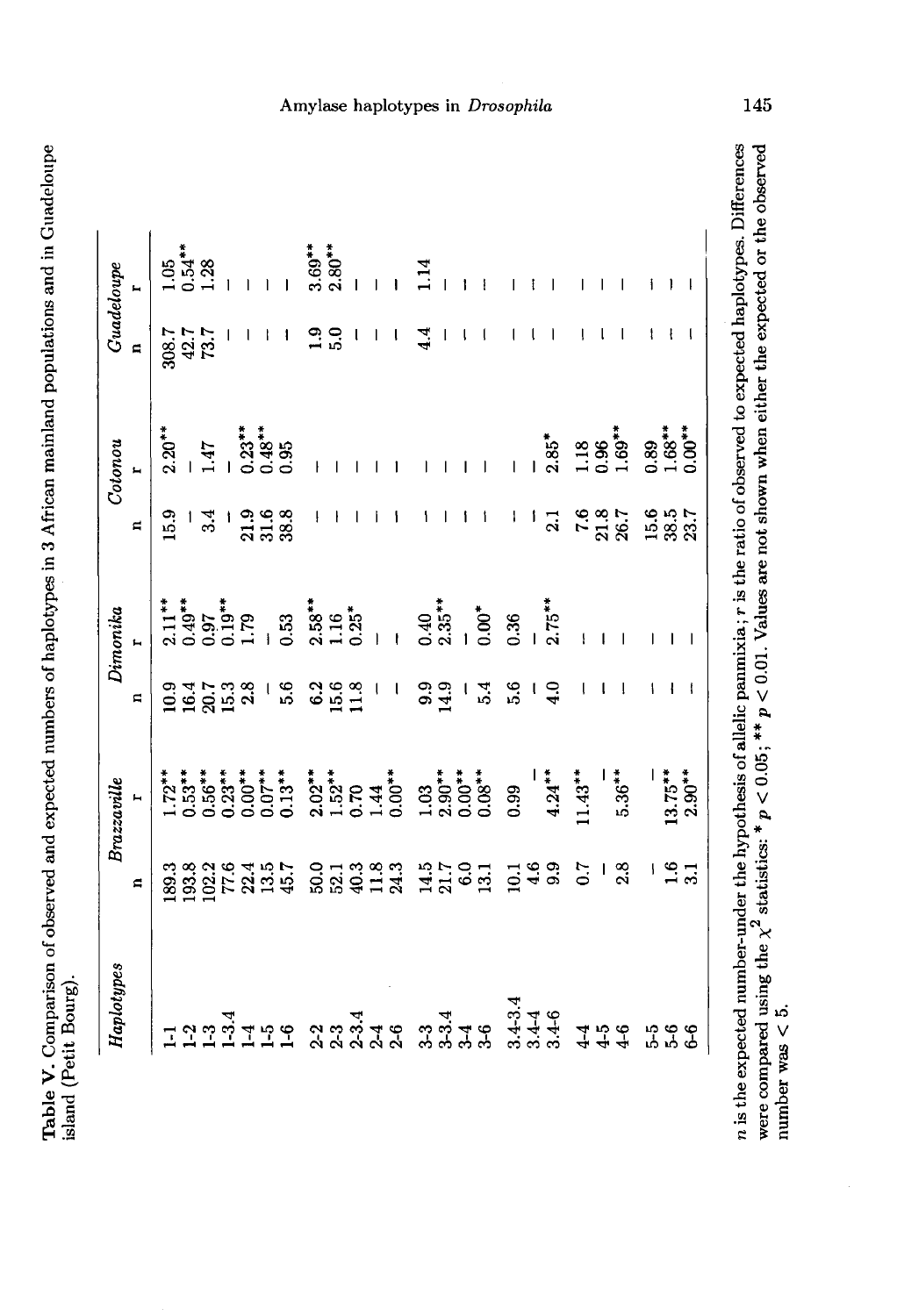As a first approximation, the ratio  $r$  helps to identify haplotypes in significant excess, in significant shortage or in approximate equilibrium. Among the first category, we can mention 2 homohaplotypes  $1-1$  and  $2-2$  (the non-significant excess of Amy  $1-1$  in Guadeloupe is presumably due to the very high frequency of this haplotype). Several heterohaplotypes are also everywhere in excess, such as  $3-3.4$ ,  $3.4-6$ ,  $4-6$  and  $5-6$ . Among the haplotypes which are always in too low frequency, we may mention 1-2, 1-3.4, 1-4, 1-5 and 3-6. In several cases, on the other hand, discordant observations are found in different populations. For example, haplotypes 1-3 and 1-4, which are in great shortage in Brazzaville (124.6 expected but  $57$ observed) are close to equilibrium in Dimonika, 400 km away (23.5 expected against 25 observed). The differences are much more pronounced if we compare more distant populations, such as Brazzaville and Cotonou. For example, haplotype 1-6, clearly deficient in Brazzaville (6 found against 45.7 expected) is close to equilibrium in Cotonou (37 found against 38.8 expected). Still more surprising, haplotype  $6-6$ , which is in excess in Brazzaville, is completely absent in Cotonou.

# DISCUSSION

The analysis of haplotype frequencies of the Amylase loci is a powerful means for discriminating natural populations of D melanogaster. According to geographic origin, the gametic diversity, measured by the allelic or haplotypic heterozygosity, may vary from  $< 0.02$  (Villeurbanne) up to 0.89 (Dimonika). A low diversity is always correlated with the prevalence of allele 1 and, in this respect, we confirm previous investigations either based on phenotypic analyses (Hickey, 1979; Singh et al, 1982) or on haplotypes (Langley et al, 1974). There is however clear evidence that, on the Afrotropical mainland, the frequency of  $Amy-1$  is usually  $< 50\%$  and may decrease to 25% such as in Dimonika or Cotonou. The frequency of this allele is thus the most variable among populations, with a fixation index  $F_{ST}=0.31$ . Up to now, 13 different electrophoretic alleles have been identified in natural populations (Dainou et al, 1987 and present study). Their world distribution, based on phenotypic analyses of more numerous populations, will be described elsewhere. Nine different alleles are regularly present in tropical African populations and this observation, correlated with the high genetic diversity, is a strong argument for assuming that these populations have evolved during a long time in the same area. We have good evidence that the species originated in West Africa (Lemeunier *et* al, 1986; David and Capy, 1988; Lachaise et al, 1988).

All dendrograms based on amylase data separate the populations into 2 groups. The first one comprises the temperate populations, those from Mascarene islands and those from West Indies. According to a former classification (David and Capy, 1988), they correspond to recent and new populations, with respect to the date of colonization. The genetic proximity does not correlate with geography (eg Brownsville and Katsunuma) and more likely reflects the domestic status of D melanogaster. A second group of populations is characterized by a higher diversity and a lesser prevalence of  $Amy-1$ . The position of the Seychellian population (Mahé) remains more uncertain. However, because haplotype data are more accurate than allele data, it seems to be related to the African group of populations, thus invalidating a previous suggestion of a Mediterranean origin for this population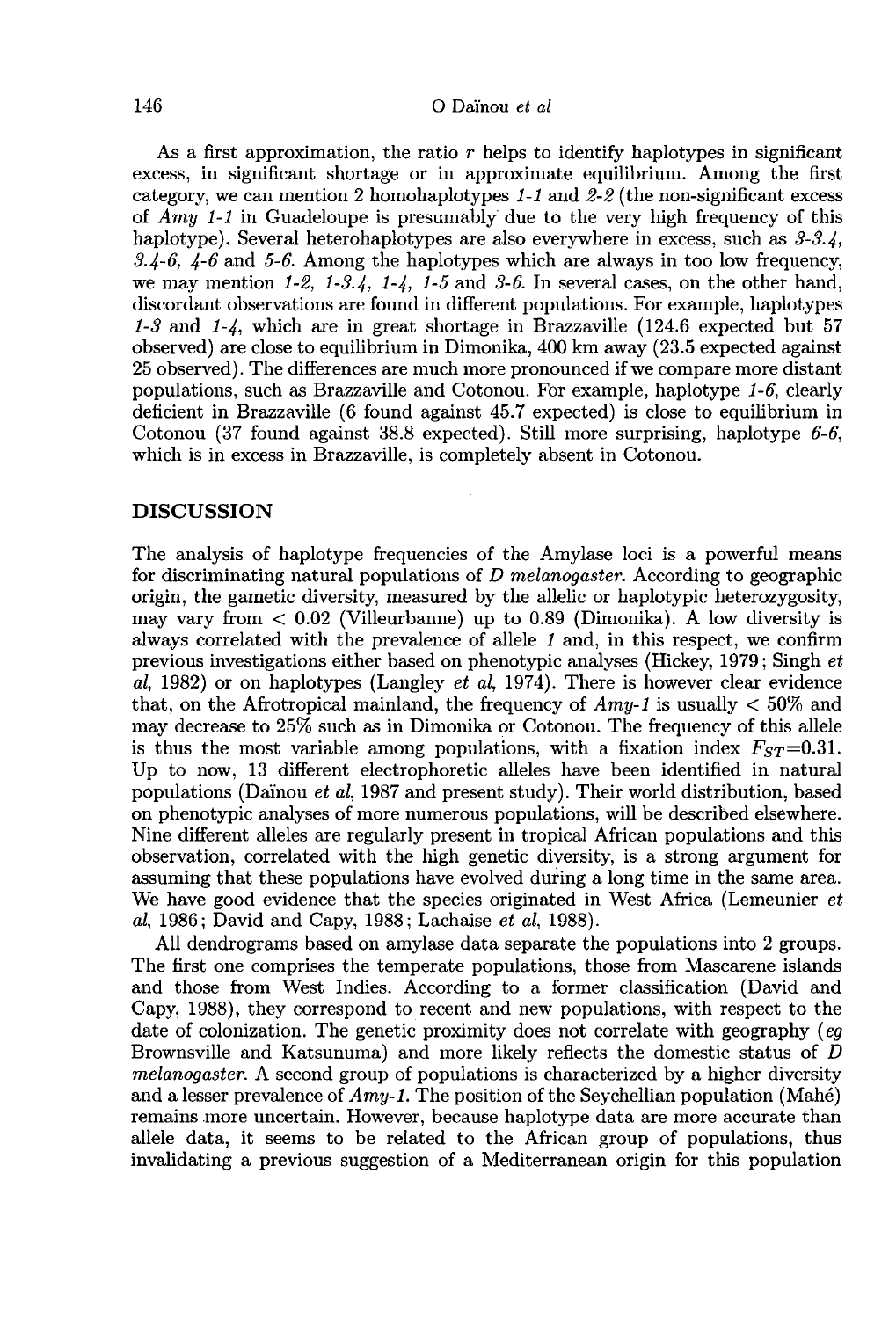(David and Capy, 1982). A recent introduction from Southern Africa now appears a more likely hypothesis (unpublished observations). A most intriguing observation is the large amount of differentiation between African mainland populations, in spite of the geographic continuity and the apparent lack of ecological barriers. Much greater variations occur between Dimonika and Brazzaville (400 km) than between Europe and West Indies or between Texas and Japan and there is a clearcut separation of the Cotonou population. For the moment, among enzyme loci so far investigated (David, 1982; Singh et al, 1982; Singh and Rhomberg, 1987; and unpublished data) the case of Amylase loci is unique. For other loci, variations between different African countries are limited and generally correspond to long range trends, for example latitudinal clines.

The differentiation of amylase polymorphism over a medium geographic range in tropical Africa may be a consequence of strong local divergent selective pressures or of genetic drift accompanied by a very restricted gene flow (Slatkin, 1987). Several investigations have shown some selection occurring at the Amylase loci under laboratory conditions (De Jong and Scharloo, 1976; Hickey, 1979; Scharloo and De Jong, 1980; Haj Hamad and Hickey, 1982; Yamazaki and Matsuo, 1983; Matsuo and Yamazaki, 1986). Following the selectionist interpretation, we could suggest that  $Amy-1$  has a strong selective advantage in most countries, either temperate or tropical, when D melanogaster tends to have a domestic ecology. Nevertheless it has been shown that the other Amy variants generally exhibit higher enzymatic activity than  $Amy-1$  (Doane *et al*, 1987; Benkel and Hickey, 1986; Langley et al, 1988). Moreover in the Afrotropical region, where  $Amy-1$  is much less frequent, it would remain difficult to explain why other alleles, such as 4, 5 and  $6$  are favored in Cotonou, with a cumulated frequency of almost  $70\%$ , while they would be counterselected in the Congo (total frequency  $\approx 10\%$ ). A more neutral interpretation, in which the polymorphism is better explained by historical events, founder effects and a restricted gene flow on the African mainland appears to be more plausible.

When 2 loci are closely linked, as is the case for the amylase duplications, a large amount of linkage disequilibrium is expected, if we assume that the size of the natural breeding units is small, with repeated events of local extinction, bottlenecks and new recolonizations over short distances and short periods. On the other hand, if such ecological irregularities are the rule, different genetic patterns may be expected not only between geographic populations but also between successive samples from the same locality. The empirical observations do not provide a clear answer to this. On the one hand, we have found that some haplotypes, which are in excess in 1 population, may be lacking elsewhere, thus suggesting many stochastic demographic events. On the other hand, some haplotypes seem to exhibit general, long range tendencies, for example an overall excess  $(Amy 1-1, 2-2, and 3-4-6)$  or a general shortage (Amy 1-2, 1-3.4 and 1-5). Such tendencies should be confirmed by studying many more African populations. Concerning the structure of local populations, our results favor the temporal stability, but longer term studies are desirable.

An important conclusion from this work is that most of the possible phenotypic haplotypes, among those which could be expected in appreciable frequency, have been observed suggesting frequent recombinations between the 2 duplicate loci although they are only some 5 kb apart (0.01 cM). Of those that are absent, the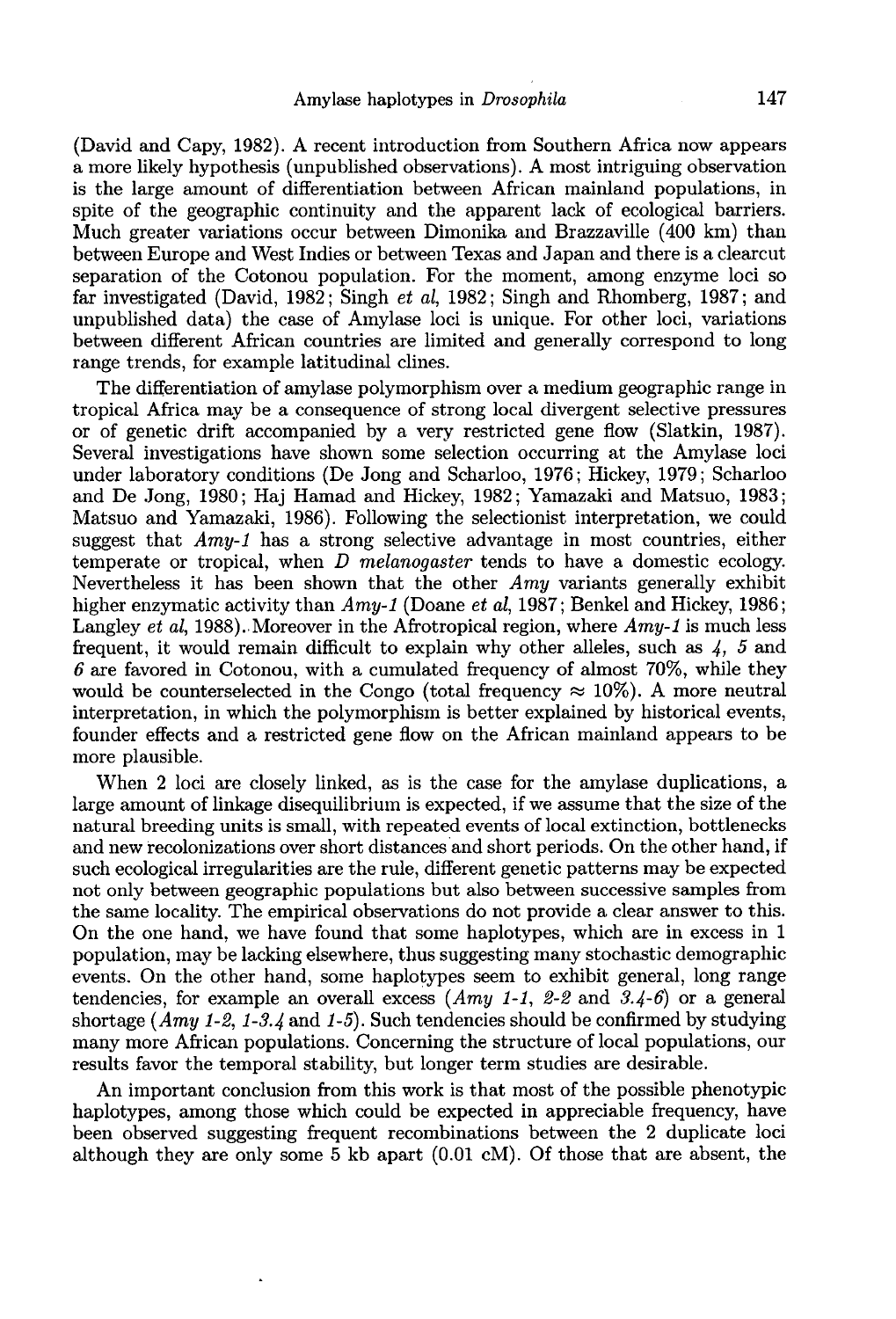haplotype 3-5 is noteworthy, since it was never found despite an overall expectation of  $\approx$  9 copies. Assuming that all alleles sharing the same electrophoretic mobility are identical by descent a general recombination scheme, as utilized for example in table V, is possible only if a given allele can move from a proximal to a distal position, and reciprocally.

Several mechanisms may be considered for a general production of heterohaplotypes. The most widely accepted process is unequal crossing over leading to a transient triplication (Ohta, 1980). In the present case, this mechanism seems very unlikely for two main reasons. First, a haplotype expressing 3 different alleles has never been observed. Second, and more importantly, an unequal crossing over implies a tandem duplication, while it is now known that the 2 amylase loci are transcribed divergently (Boer and Hickey, 1986; Gemmill et al, 1986; Benkel et al, 1987). Another possible process is gene conversion (Dover, 1980). In favor of this possibility, we may point out that several homohaplotypes, such as 1-1 or 2-2, are generally found in significant excess (table V). But this is not a general rule. For example, haplotype 6-6, found in significant excess in Brazzaville, was completely absent from Cotonou, while 24 copies would be expected. Although gene conversion may be considered as a general phenomenon in genome evolution, its frequency in natural populations is not known. Moreover, a loss of function of 1 locus in heterohaplotype will produce an apparent homohaplotype. This case certainly exists in natural populations, but with an unknown frequency. The third process which may change the position of the 2 loci is chromosome rearrangements. Because of sequence homologies, intrachromatid pairing is likely to occur with a significant frequency; any exchange outsite the duplication will move the alleles from the proximal to the distal position, and *vice versa*. The  $Amy<sup>null</sup>$  chromosome, which was found in a natural population (Haj Ahmad and Hickey, 1982), presumably arose from such a rearrangement at the level of the coding sequences (Gemmill et al, 1986). Langley et al (1988) also reported an apparent inversion of the interlocus region in one of the 85 chromosomes they analysed.

In conclusion, the polymorphism of amylase loci in  $D$  *melanogaster* raises several important questions concerning the evolutionary origin of the various alleles, the mechanisms of recombination, the spread of alleles and haplotypes in natural populations and the neutral vs adaptive significance of the genetic diversity. Further investigations combining molecular and ecological studies should help to solve some of these problems.

# REFERENCES

Aquadro C, Lado KM, Noon WA (1988) The rosy region of Drosophila melanogaster and Drosophila simulans. I. Contrasting levels of naturally occurring DNA restriction map variation and divergence. Genetics 119, 875-888

Bahn E (1967) Crossing over in the chromosomal region determining amylase isozymes in Drosophila melanogaster. Hereditas 58, 1-12

Benkel BF, Hickey DA (1986) The interaction of genetic and environmental factors in the control of amylase gene expression in Drosophila melanogaster. Genetics 114, 943-954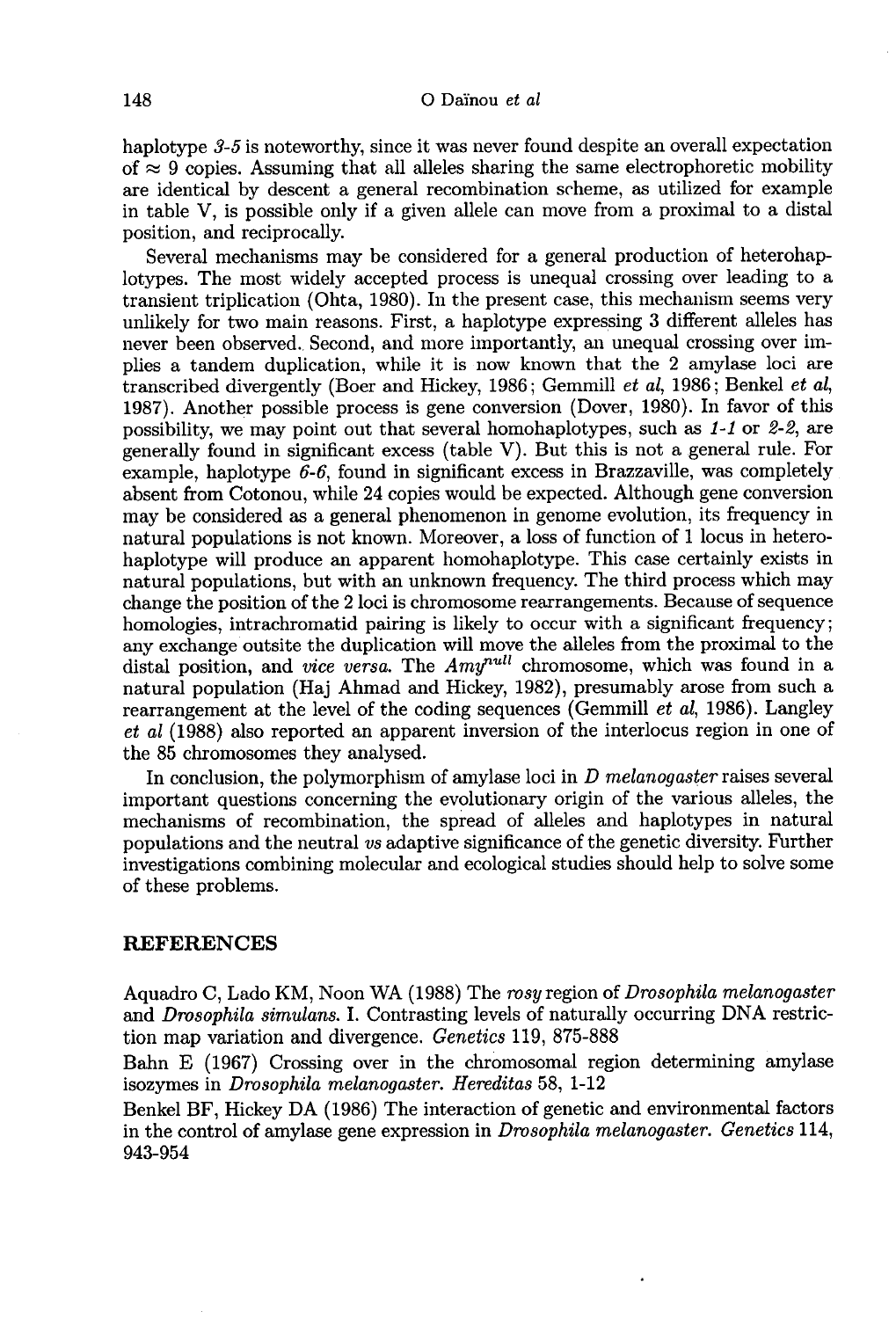Benkel B, Abukashawa S, Boer PH, Hickey DA (1987) Molecular cloning of DNA complementarity to *Drosophila melanogaster*  $\alpha$ -amylase mRNA. Genome, 29, 510-515

Boer PH, Hickey DA (1986) The  $\alpha$ -amylase gene in *Drosophila melanogaster*. Nucleotide sequence, gene structure and expression motifs. Nucleic Acids Res 14, 8399-8411

Dainou 0, Cariou ML, David JR, Hickey DA (1987) Amylase gene duplication: an ancestral trait in the Drosophila melanogaster species subgroup. Heredity 59, 245-251. 1

David JR (1982) Latitudinal variability of Drosophila melanogaster. allozyme frequencies divergence between European and Afrotropical populations. Biochem Genet 20, 747-761

David JR, Capy P (1982) Genetics and origin of a *Drosophila melanogaster* population recently introduced to the Seychelles. Genet Res (Camb) 40, 295-303

David JR, Capy P (1988) Genetic variation of *Drosophila melanogaster* natural populations. Trends Genet 4, 106-111

De Jong G, Scharloo W (1976) Environmental determination of selective signifi cance or neutrality of amylase variants in Drosophila melanogaster. Genetics 84, 77-94

Doane WW (1969) *Drosophila* amylases and problems in cellular differentiation. In: RNA in Development (Hawley EW, ed) Univ Utah Press, Salt Lake City, UT

Doane WW, Gemmill RM, Schwartz PE, Hawley A, Norman RA (1987) Structural organization of the  $\alpha$ -amylase gene locus in Drosophila melanogaster and Drosophila miranda. In: Isozymes: Current Topics in Biological and Medical Research. Molecular and Cellular Biology vol 14, 229-266

Dover GA (1980) The evolution of sequences common to closely related insect genomes. In: Insect Cytogenetics: Symp R Entom Soc Lond (Blackman R, Hewitt GM, Ashburner M, eds) Blackwell, Oxford, vol 10, 13-15

Felsenstein J (1984) Distance methods for inferring phylogenies: a justification. Evolution 38, 16-24

Fitch WM, Margoliash E (1967) Construction of phylogenetic trees. Science 155, 279-284

Gemmill RM, Schwartz PE, Doane WW (1986) Structural organization of the Amy locus in seven strains of Drosophila melanogaster. Nucleic Acids Res 14, 5337-5352 Gregorius HR (1984) A unique genetic distance. Biometrical J 26, 13-18

Haj-Ahmad Y, Hickey DA (1982) A molecular explanation of frequency-dependent selection in Drosophila. Nature (Lond) 299, 350-352

Hawley SA, Brown CJ, Doane WW, Anderson WW, Hickey DA (1990) Amylase gene expression in intraspecific and interspecific somatic transformants of Drosophila. Genome 33, 501-508

Hickey DA (1979) The geographical pattern of enzyme polymorphism in D melanogaster. Genetics 51, 1-4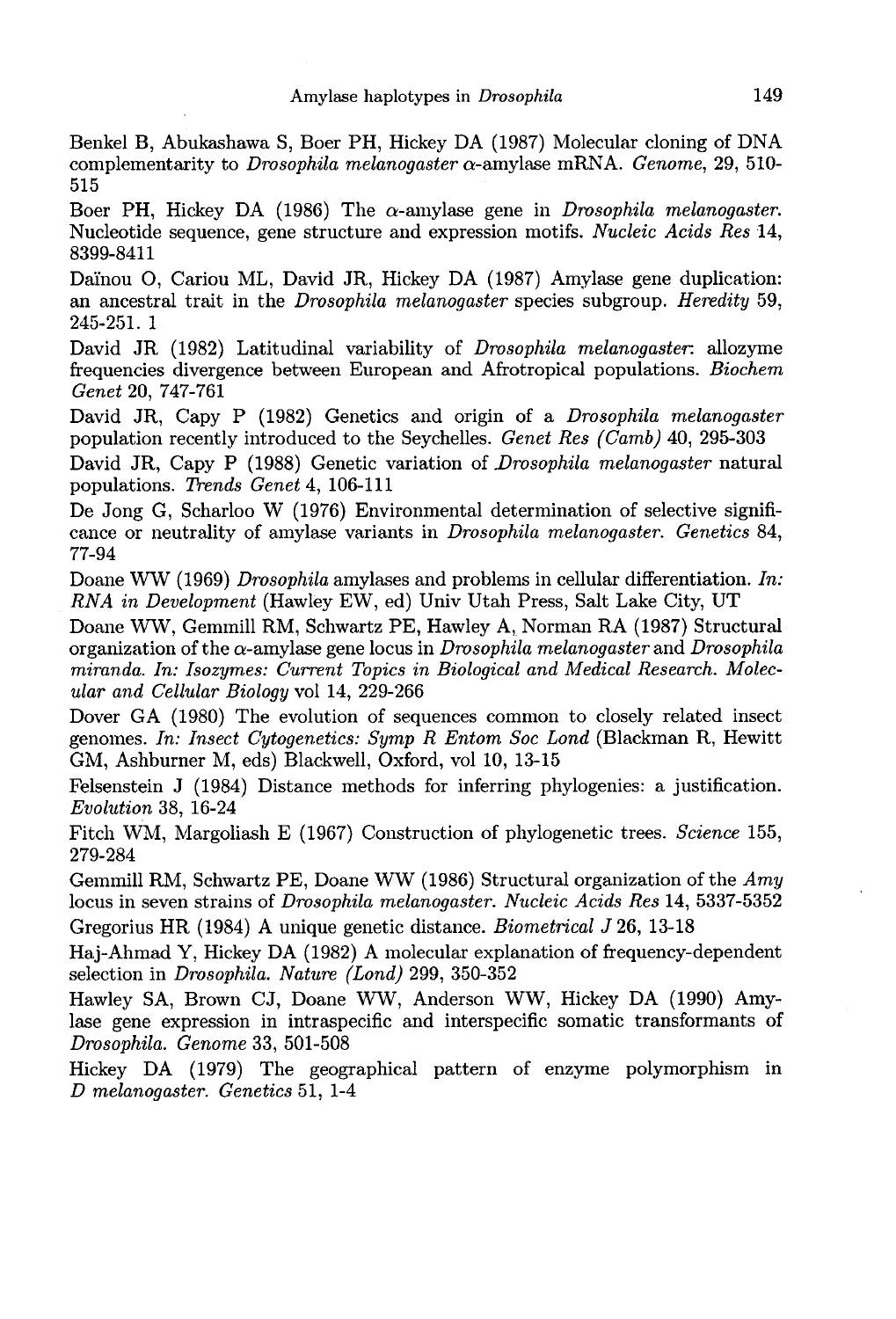Hickey DA (1981) Regulation of amylase activity in Drosophila melanogaster. variation in the number of enzyme molecules produced by different amylase genotypes. Biochem Genet 19, 783-796

Hoorn AJW, Scharloo W (1978) The functional significance of amylase polymorphism in Drosophila melanogaster. V. The effect of food components on amylase and  $\alpha$ -glucosidase activity. Genetics 49, 181-187

Klarenberg AJ (1986) Genetic variation in regulation of  $\alpha$ -amylase expression in Drosophila melanogaster. Ph D thesis, University of Utrecht, Utrecht, The Netherlands

Lachaise D, Cariou ML, David JR, Lemeunier F, Tsacas L (1988) Historical biogeography of the Drosophila melanogaster species subgroup. Evol Biol 22, 159- 225

Langley CH, Tobari YN, Kojima K (1974) Linkage disequilibrium in natural populations of *Drosophila melanogaster*: seasonal variation. Genetics 86, 447-454

Langley CH, Shrimpton AE, Yamazaki T, Miyashita N, Matsuo Y, Aquadro CF (1988) Naturally-occurring variation in the restriction map of the Amy region of Drosophila melanogaster. Genetics 119, 619-629

Lemeunier F, Tsacas L, David JR, Ashburner M (1986) The melanogaster species group. In: The Genetics and Biology of Drosophila (Ashburner M, Thompson JN, Jr, Carson HL, eds) Academic Press, London, vol 3, 147-256

Lewontin RC, Krakauer (1973) Distribution of gene frequency as a test of the theory of selective neutrality of polymorphisms. Genetics 74, 175-195

Levy JN, Gemmill RM, Doane WW (1985) Molecular cloning of  $\alpha$ -amylase genes from Drosophila melanogaster. II. Clone organization and verification. Genetics 110, 313-324

Matsuo Y, Yamazaki T (1986) Genetic analysis of natural populations of Drosophila melanogaster in Japan. VI. Differential regulation of duplicated amylase loci and degree of dominance of amylase activity in different environments. Jpn J Genet 61, 543-558

Nei M (1972) Genetic distance between populations. Am Nat 106, 283-292

Nei M, Roychoudhury AK (1974) Sampling variance of heterozygosity and genetic distance. Genetics 76, 379-390

Ohta T (1980) Evolution and Variation of Multigene Families. Springer-Verlag, Berlin

Scharloo W, De Jong G (1980) Selection for amylase allozymes in Drosophila melanogaster. a reply. Evolution 34, 608-610

Schoener TW (1974) Some methods for calculating competition coefficient from resource-utilization spectra. Am Nat 108, 332-340

Singh RS, Rhomberg LR (1987) A comprehensive study of genic variation in natural populations of Drosophila melanogaster. II. Estimates of heterozygosity and patterns of geographic differentiation. Genetics 117, 255-272

Singh RS, Hickey DA, David JR (1982) Genetic differentiation between geographically distant populations of Drosophila melanogaster. Genetics 101, 35-256